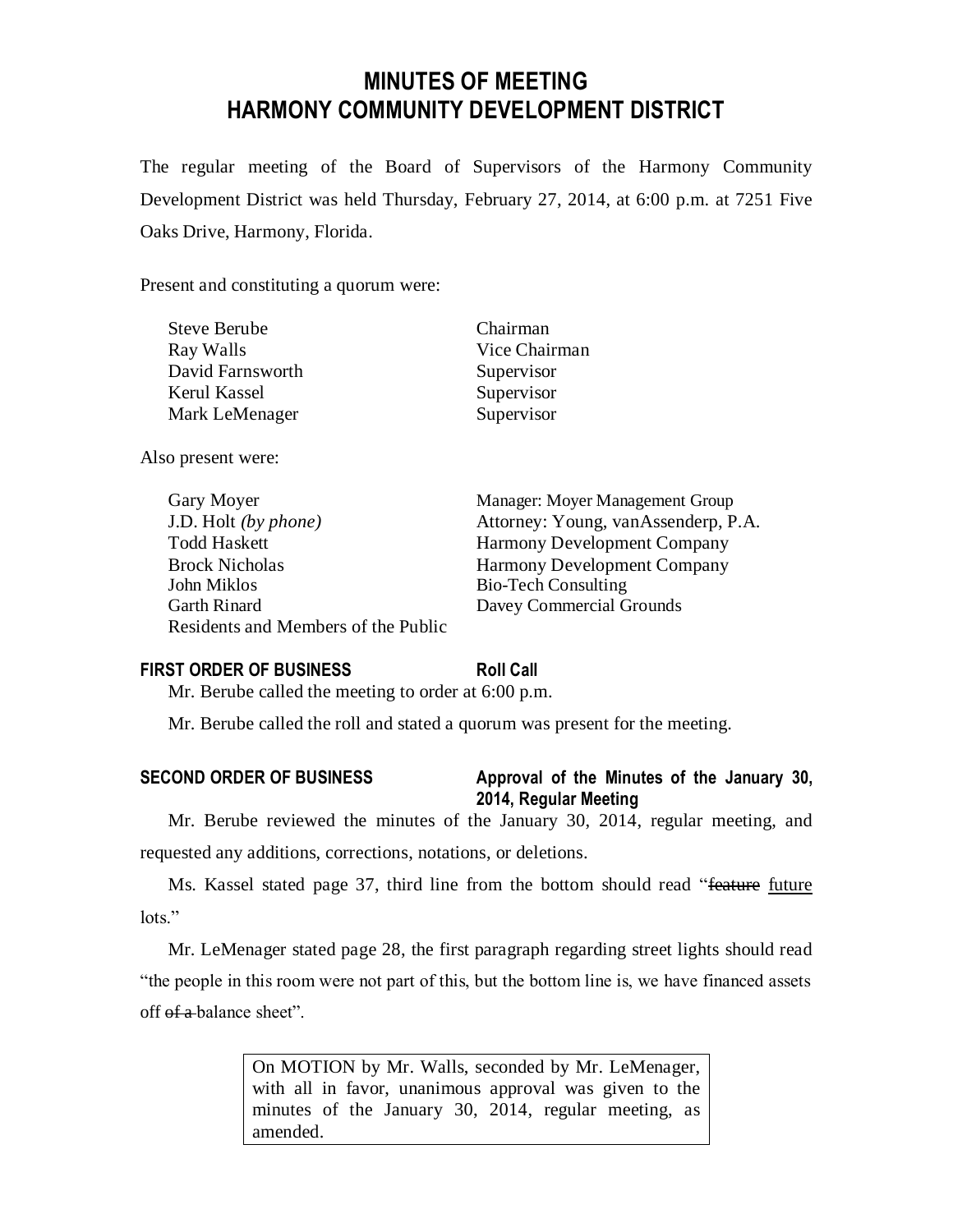#### **THIRD ORDER OF BUSINESS Audience Comments**

Mr. Glen Boisseau Becker stated I am here once again to speak about my opposition to the idea of opening the retention ponds for fishing. I am hoping to shed some more light on the subject, bearing in mind Mr. Farnsworth and other reasonable parties have expressed doubt about whether or not the regulation is enforceable. I would like to remind everyone that America is built on rules, policies and laws that are often unenforced and in many cases, unenforceable. As an example, I do not think I have ever known a motorist who does not occasionally drive faster than the posted speed limits. Many drivers surpass the posted limits more than twice a day. It is not possible for the local officials to apprehend and prosecute as many as 1% of the people who drive faster than the speed limits. This law is generally unenforceable. I hate to think what would happen if we did not have those policies posted. I maintain there would be more fatalities and much more reckless driving if we did not have some reasonable guidelines. I remember from driver education when you come to a stop sign, you are expected to come to a full stop. As a pedestrian, I have never seen a driver stop their vehicle completely if there was no other traffic on the road, no kids playing in the street or no animals within sight. People slow down drastically and continue. Can you imagine what would happen to a high-ranking Sheriff if they made a policy of monitoring every stop light and arresting anyone who rolls past the stop light of one mile an hour? The Sheriff would very promptly be voted out of office. The policy is, to some extent, unenforceable, but I believe there is a good reason for it being there. I am grateful for the stop signs and know they serve a purpose. I have some background in the retail industry. If you are a small shop owner and somebody comes into your store determined to steal a small item of merchandise or maybe a large one, you would apprehend the shoplifter, call the police and if you are lucky, the officer arrives in a minute or two. The officer is going to ask you if you want to press charges, even if it means taking some time off work and appearing in court. If you are the small shop owner you are going to say "I cannot afford to disappear from work for half a day as I am needed here." So the shoplifter does not get punished. As a result, this person is embarrassed enough to return the merchandise and maybe never try that in your store again. The law serves a purpose. The final example would be right here in Harmony. If you visit the dog parks or Buck Lake pier, we have signs posted indicating these parks are closed half an hour before sunset, even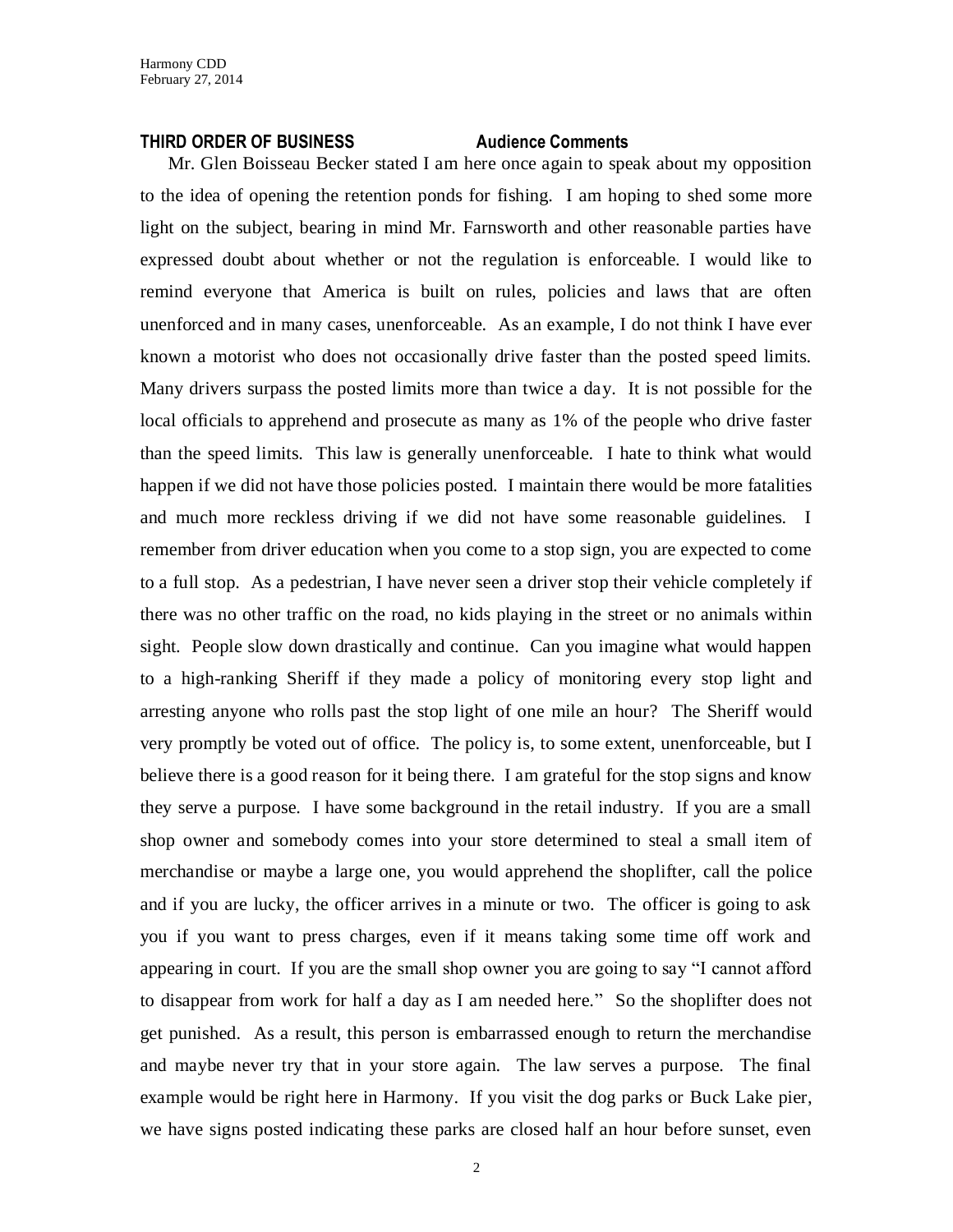during the winter. They remain closed until half an hour after sunrise. I have never seen anyone question whether it is enforceable or try to enforce it. The rule is very widely disregarded, and yet if I see teenagers goofing around in the park at 9:00 p.m. in the dark, I can politely point out the policy and ask them to leave, and they will cooperate. I hope the analogy is clear. We have already heard plenty of debate about whether the Sheriff's Office is willing to support a policy against trespassing and fishing in the retention ponds. The answer is, up to a certain point, we get some cooperation. If someone were to really fight back against the Sheriff's ruling, maybe the law is not enforceable; we are not sure. I maintain the policy is a good one to advertise, promote and encourage through the use of strategically posted signs saying "No Trespassing" and "No Fishing" in our ponds. There is nothing to be lost by maintaining that position.

Mr. Anthony Pressley stated I am against fishing in the ponds and would hope you would see that 95% or more of the people at the meetings I attended asked for your vote not to allow fishing. I think the Board has a responsibility to listen to the people who come to the meetings and voice their opinion. They may come to you outside of a meeting, but they are not here. I also know the vote is planned for the next meeting, which happens to be during school vacation, meaning a lot of people may not be able to attend because they may be off with their children. I live on a pond. Some people do not think I do because I have 15 feet of grassy area between me and the pond. I have a requirement not to erect a fence and various other restrictions. I personally do not want people hanging out behind my house. Please consider what the residents have said.

Mr. Walls asked were you aware when you purchased your lot that the pond was open to the public?

Mr. Pressley responded yes. When I purchased my lot, there was a "No Fishing" sign on it.

Mr. Walls asked were you aware people could walk, jog and sit behind your property?

Mr. Pressley responded yes, and they can.

Mr. Walls stated you are okay with this, but not with them fishing.

Mr. Pressley stated I am not okay with them hanging out, drinking and leaving trash.

Mr. Walls asked does every fisherman drink? Should we ban all fisherman?

3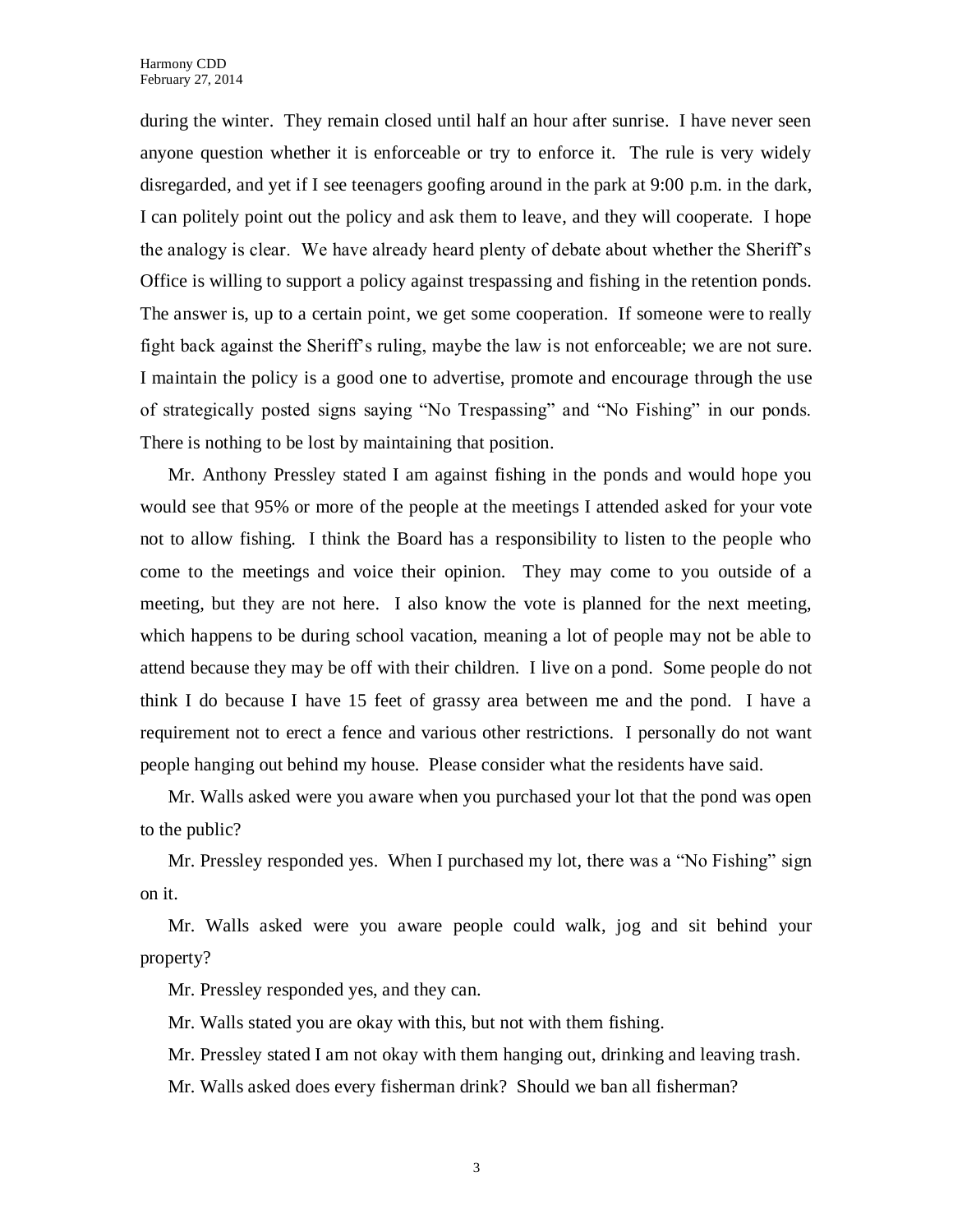Mr. Pressley responded no, I am not saying every fisherman drinks. However, we have a nice place to fish in Harmony, which is Buck Lake. I have a retention pond for drainage, not for fishing. What good is coming out of that retention pond? There are two alligators in the pond that we enjoy walking around. The bait that is left behind is going to make them more apt to come looking for food.

Mr. Berube asked which pond do you live near?

Mr. Pressley responded it goes towards Dark Sky and Five Oaks.

Mr. Berube asked does this pond have a "No Trespassing" sign?

Mr. Pressley responded it had a small "No Fishing" sign on the Dark Sky side, which was removed once this discussion started.

Mr. Berube responded it was not removed as a result of any discussion here. It was on one of the old green posts with a small sign saying "No Fishing." Those have been around for a while.

Ms. Kassel stated when you purchase a home, you sign a Declaration of Covenants, which includes the No Fishing Policy. You agree to this when you buy a home.

Mr. Walls stated that is an HOA policy.

## **FOURTH ORDER OF BUSINESS Subcontractor Reports**

## **A. Aquatic Plant Maintenance – Bio-Tech Consulting**

### **i. Monthly Highlight Report**

The monthly aquatic plant maintenance report is contained in the agenda package and is available for public review in the District Office during normal business hours.

Mr. Miklos stated we touched up on some of the algae around the ponds. There were a few cattails here and there, but we thought everything else was looking good. Some of the new growth is going to be coming around. The growing season will start soon. Hopefully we will start to see some of the native plants grow back and look good. They are brown right now due to winter.

Mr. Berube asked do you see anything on the horizon that we need to address at an early stage?

Mr. Miklos responded I think everything is working out well. I like the monthly maintenance schedule. Everything seems to be doing well.

Ms. Kassel stated when I walk around the pond at Lakeshore Park, I see what looks to be a bunch of algae or some other type of growth.

Mr. Berube stated it is filamentous algae.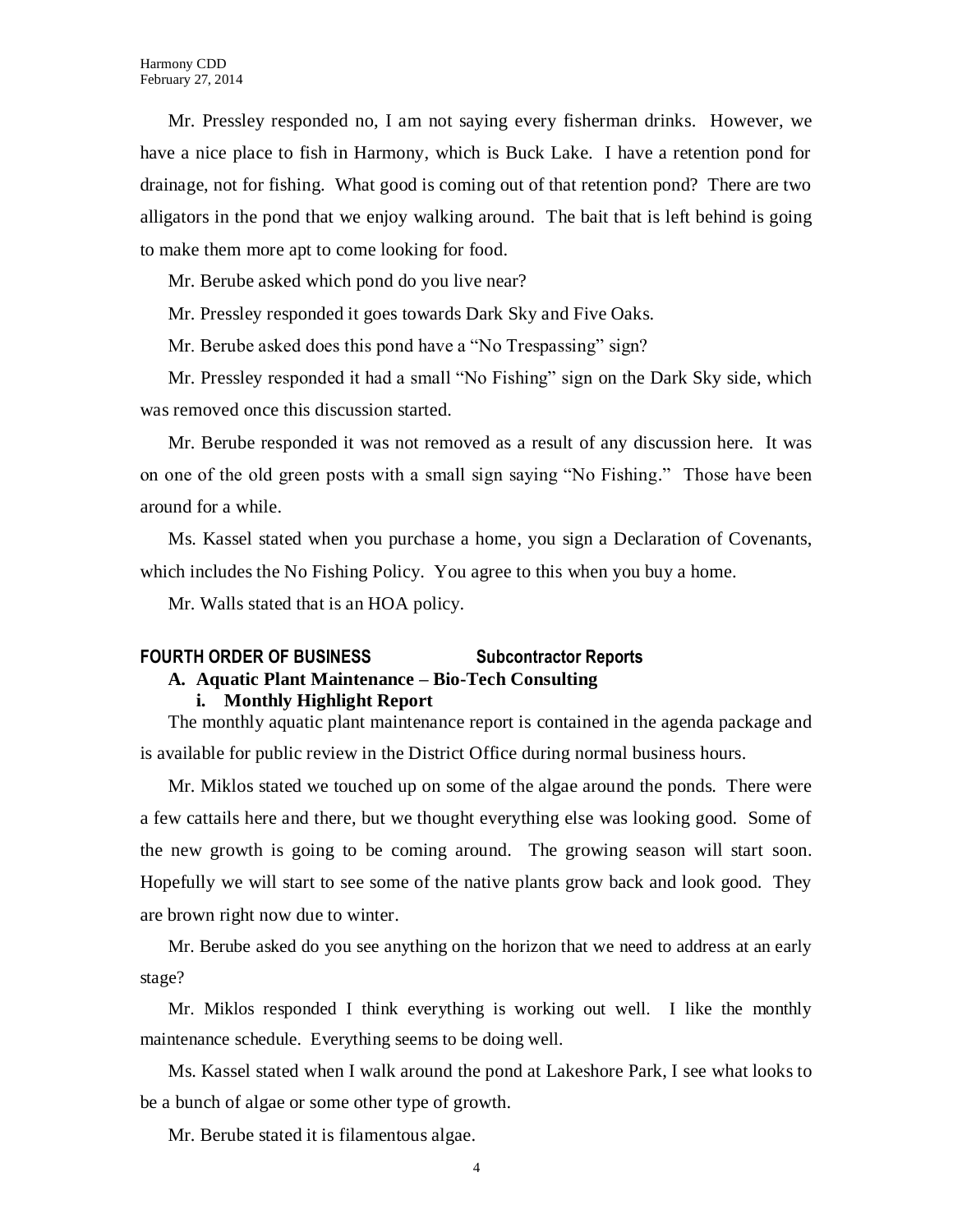Ms. Kassel stated I do not mind it, but perhaps other residents do.

Mr. Miklos stated this is totally up to you. From what I hear, everyone wants the algae gone. I do not spray it as often as I usually do in other neighborhoods, because I know no one here is worried about the algae on the ponds.

Ms. Kassel asked will it become a further problem as it gets warmer?

Mr. Miklos responded no. If it stays within a couple of feet of the shore, it should be fine as long as it does not get more than 50% coverage. That is when it starts to be a problem, and we definitely want to remove it then because it will block some of your fountains.

Mr. Berube stated if you stand on the bridge, you will see baby fish in and around the edge of the algae.

Mr. Miklos stated some of that is called Slender Spikerush, which looks like grass under the water. This is hard to get rid of and takes a lot of chemicals. The fish like it. As long as it does not take over or choke anything out, we leave it alone, especially here. Since it does not bother anyone here, it does not bother me.

Mr. Berube stated it sounds like a good plan as long as we are not headed for trouble. We will continue on the same path.

Ms. Kassel stated there were three alligators in Long Pond the other day.

Mr. Berube stated they have been pretty active. One was fairly large.

#### **B. Landscaping – Davey Tree**

#### **i. Monthly Highlight Report**

The monthly landscape maintenance report is contained in the agenda package and is available for public review in the District Office during normal business hours.

Mr. Rinard stated last month we discussed mulch and we were in the process of getting our final load. This load was due the next day; however, we had some delays by a couple of weeks. This has thrown our schedule back. With one more load delivered today, next week our mulching will be complete. Three areas remain: the bedding areas along east Five Oaks toward the golf course, the U.S. Hwy 192 beds, and the bedding areas along the back side of the fence line along U.S. Hwy 192. This has been our major project. The prepping for Dark Sky is complete. We have some internal training tomorrow where our site crew will be at Celebration for a full day of training, but we will have people here on Saturday for trash and touch-up purposes.

Mr. Berube stated back in June, you gave us a multi-page proposal. We picked and chose services, and it is eight months after this was originally presented. Maybe we can ask you to take another look to see if things have changed after eight months and perhaps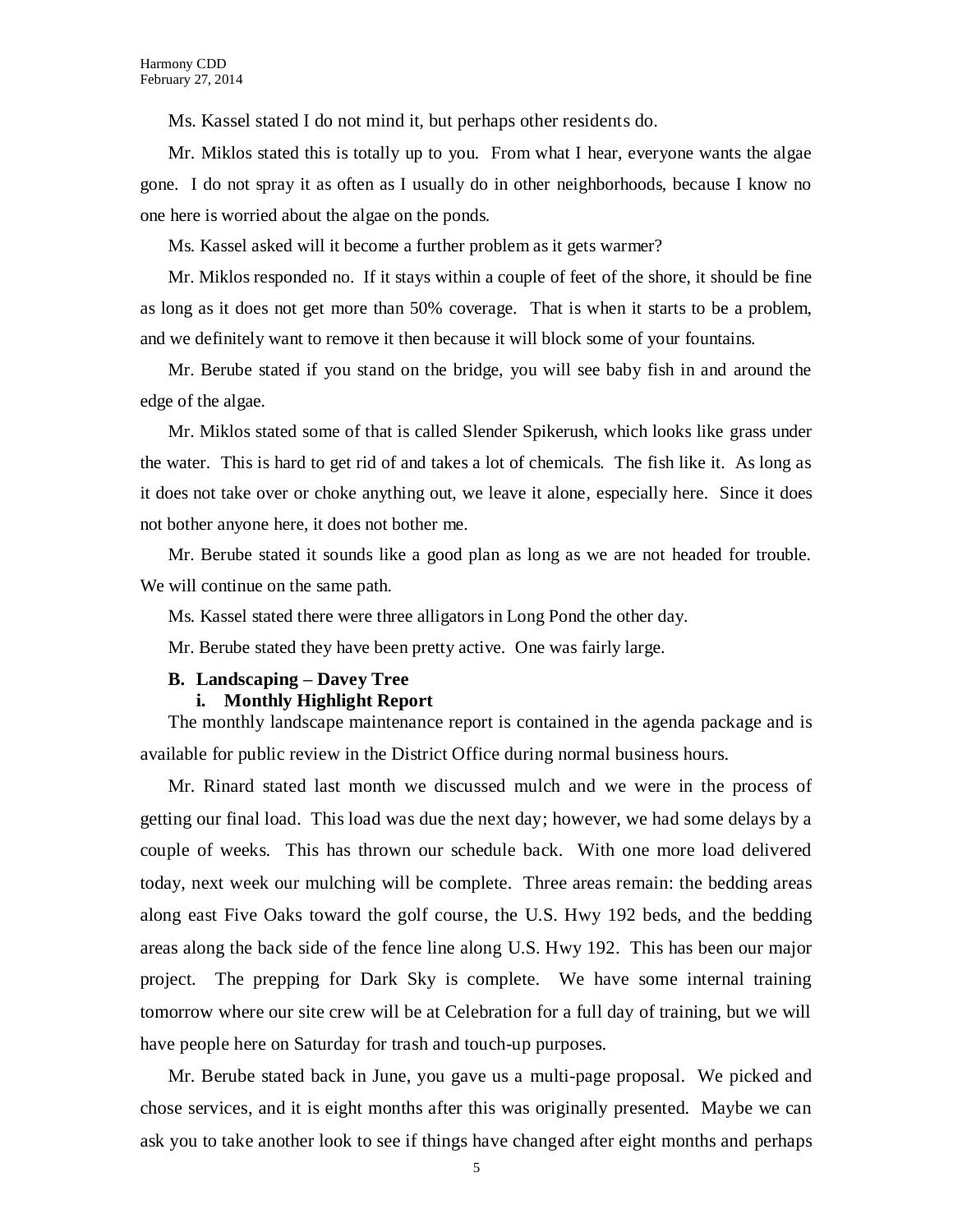revise it. We had a big hit to our budget due to receiving some late invoices, but there are still some line items, which need to be adjusted. I hate to look at an eight-month-old proposal.

Mr. Rinard stated I would be happy to take a look at this and clean it up.

Mr. Berube stated tell us what we need to do, and we will discuss it next month.

Ms. Kassel stated please send it to me so you and I can go over it.

Mr. LeMenager asked when do you have the crepe myrtles scheduled for pruning? I would like to put in my vote for shorter rather than taller ones. There are crepe myrtles behind my house on Beargrass Park. They are taller than the oak tree. That is totally out of scale.

Mr. Haskett stated they are healthy.

Mr. LeMenager asked do you have any idea high crepe myrtles can be if you do not trim them back? They are three stories tall in some places in Celebration. I am not sure this is really what you want to have for your look.

Mr. Haskett stated we can look at them. The policy is to keep the natural form and do not do any pruning larger than a pencil size unless it is conflicting with other plant material. If you look down through Town Square, you will see how those have progressed over the years. They are beautiful. This is the shape that crepe myrtles are supposed to be. It kills me to see stems with nubs on them.

Ms. Kassel stated they call it "crepe murder."

Mr. Berube stated there seems to be two schools of thought on these: clip them off every year, or let them grow.

Mr. Haskett stated it is a quick and easy maintenance item, which you see in highway departments. All this does is create long shoots and more maintenance in the future.

Mr. Walls stated I understand what you are saying because it depends on where the crepe myrtles are. I have one right next door to my house. If I let it grow, it will be all over my roof. I have to trim mine back completely.

Mr. Haskett stated I totally agree. The ones at the Sales Gallery have to be trimmed back because they conflict with the roof.

Mr. Berube stated I would like to hear a response from a tree guy's perspective.

Mr. Rinard stated years ago when I first arrived in Celebration, this was a big topic.

Mr. Moyer stated it still is.

6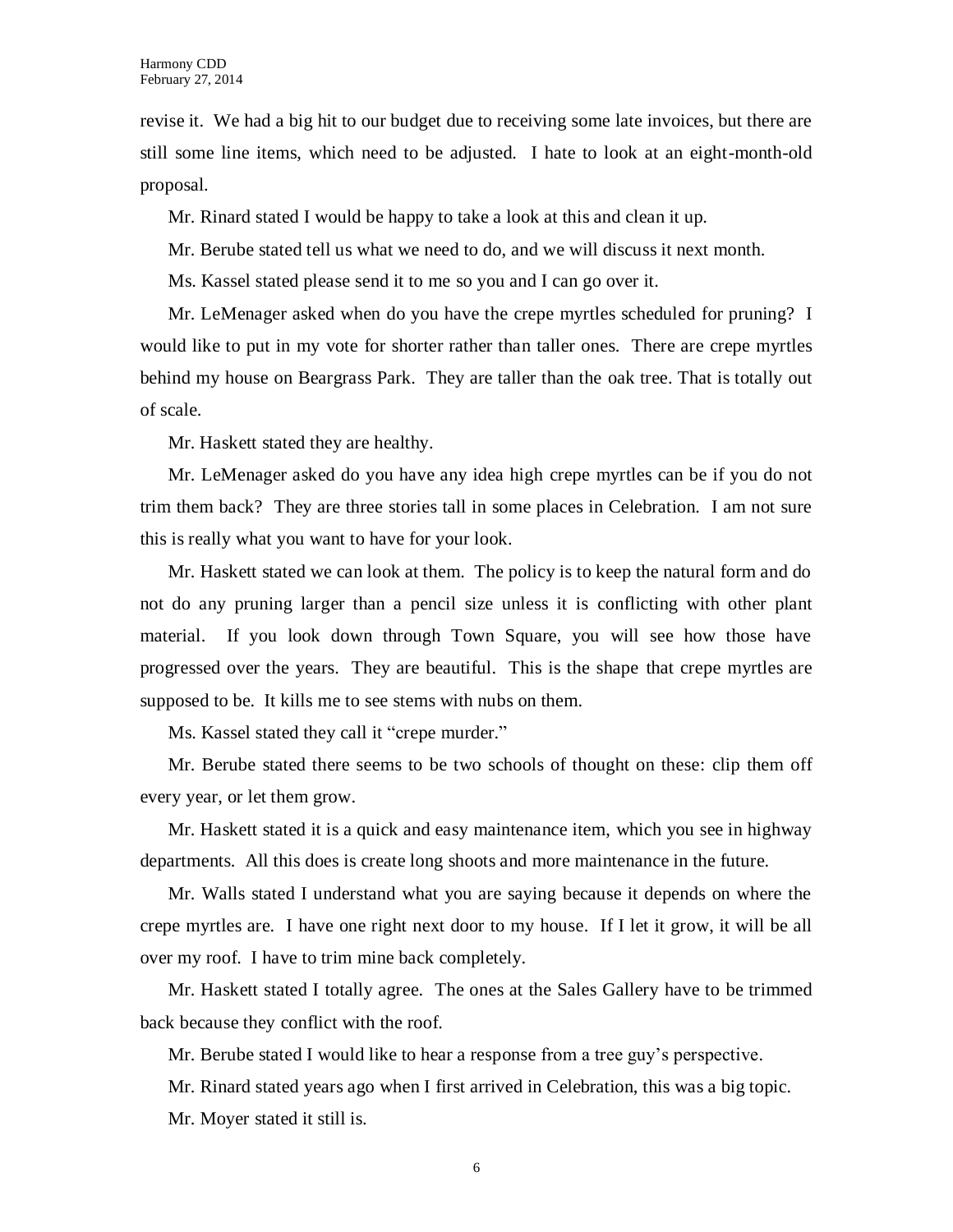Mr. Rinard stated I have taken a neutral position, which is the safe position. Through my experience in the field, I have seen certain responses with the pruning back. I understand the hands-off approach, as well. The reason why I take a neutral position is, I think both are valid. We come back to our clients and explain if we do one thing, then this is what you can expect. There are arguments and data for both sides. It really becomes an individual choice in the approach, and I am okay either way.

Mr. Berube asked is it safe to presume with a hard prune, the tree is going to spend all of its energy trying to redo that growth, where if you do not give it a hard prune, the tree continues to expand its overall size?

Mr. Rinard responded you are right on both respects. Whenever you do any pruning on the tree, the energy the tree is producing has to go somewhere. Whether you do it on a harder basis, or on a selective basis or less severe, whatever proportion you are taking out, this energy has to go somewhere. You have not changed what the tree is producing from an energy standpoint. There are some rules of thumb with certain types of trees, depending on the type of pruning. You are not going to take any more than 25% in a crown-reduction scenario. As you have seen probably seen, whether here in the community or in other communities, crepe myrtles have been severely pruned, and yet they pop back every year. They tend to get thicker and thicker. That is where this energy is going as part of the maturity process. The energy from the pencil pruning is going up as well as in the thickness. It really makes no difference, and again I ask what your position is.

Mr. Moyer stated I will share one suggestion with you. Consistency is important. Part of the problem is one year we will do the pencil pruning and then next year we come back in and cut it more than just a pencil pruning. Then people get upset because they get used to what you have done. Then when you change the protocol, this is when you start getting phone calls. Whatever you decide as a Board to do, it needs to be consistent year after year.

Mr. Berube stated I think we are on the consistent plan right now of nothing bigger than a pencil.

Mr. Haskett stated that is how the scope of services was written. I do not always put my personal opinions or expertise into it but just reference the University of Florida. We are one of their model communities and we are linked to their websites. I always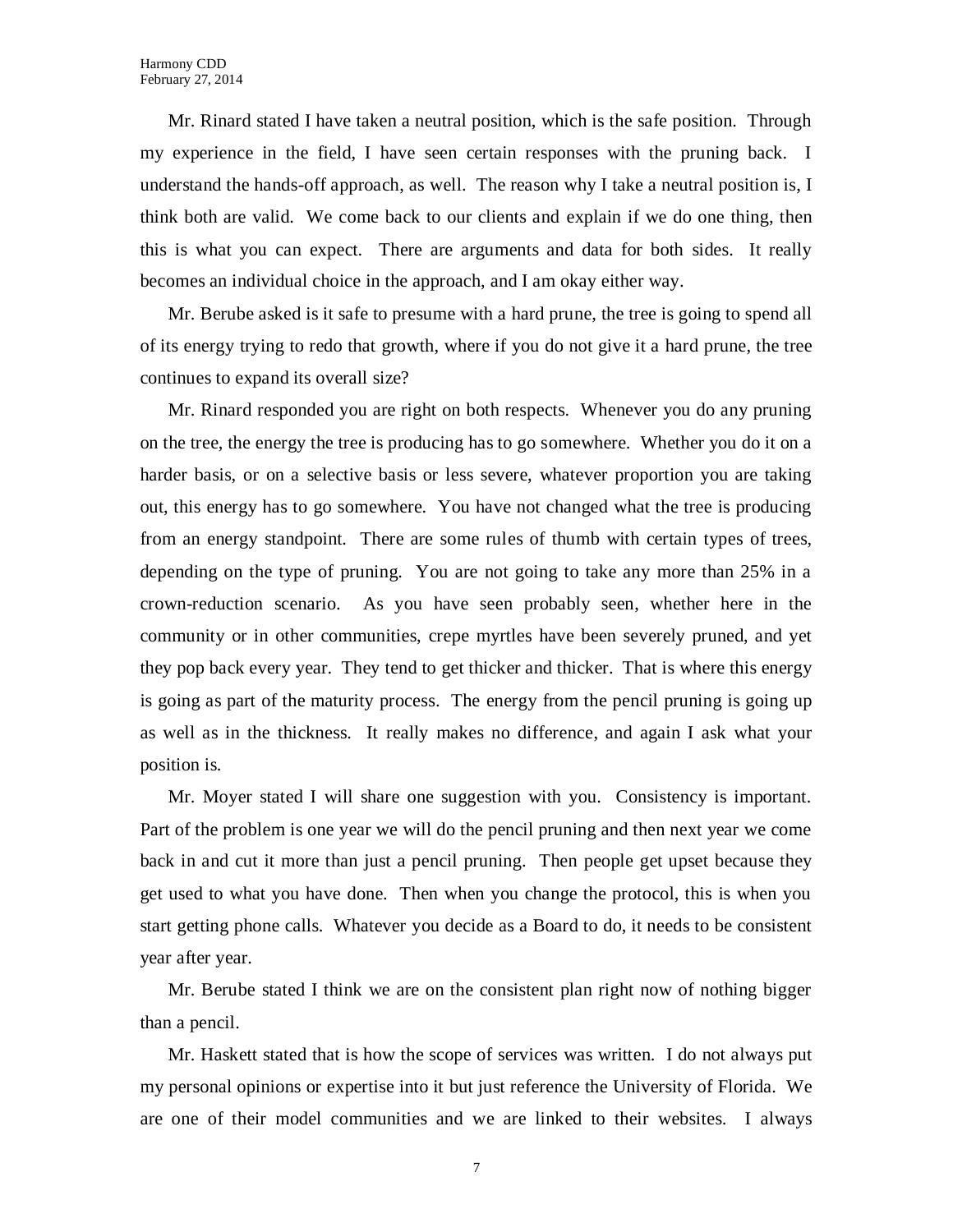reference their recommendations or suggestions, which is how the scope of service came about.

Mr. Rinard stated in some areas where they are planted, we get some encroachment and some crowding out, so maybe some heavier pruning is necessary. But maybe we do that on an isolated case-by-case, location-by-location basis versus changing the consistency.

Mr. Berube asked is there a problem with what is going on behind your home?

Mr. LeMenager responded they are taller than the oak tree.

Mr. Berube stated trees are a big part of this community, and we are just trying to make sure we do the right thing most of the time. It sounds like we have a plan.

Mr. LeMenager stated we are having a meeting in February at the end of winter, and I have heard no complaints about Davey Tree. I think the property probably looks as good as it ever has at the end of February. You are doing something right.

Mr. Rinard stated thank you. I think over the past couple of weeks, the warmer temperatures have helped. For the fall fertilization, we used the Polyon product, which is based on soil temperature. We are starting to see temperatures warm up. For the most part, spring is here. You can see where things are coming back in from the January frost, which we experienced a couple days. I appreciate the comments, and we hope to keep it going for you.

Mr. Berube stated I noticed our staff has been changing out sprinkler heads to get more water volume in certain zones that are browning up. I presume Mr. Jon Rukkila and Mr. Haskett are in close contact to make sure we have enough water going underground.

Mr. Haskett stated yes, constant contact. This is the season when you recognize where your irrigation is not getting the best coverage. The best indication is areas where plants are greening up and certain areas are not.

Mr. Berube stated it is also nice to have our staff do the changing because we are buying hundreds of sprinkler heads.

Mr. Haskett stated yes, we are.

Mr. Berube stated we would be in the tens of thousands of dollars in labor changing those heads out. This is another advantage of having our people doing them as needed.

8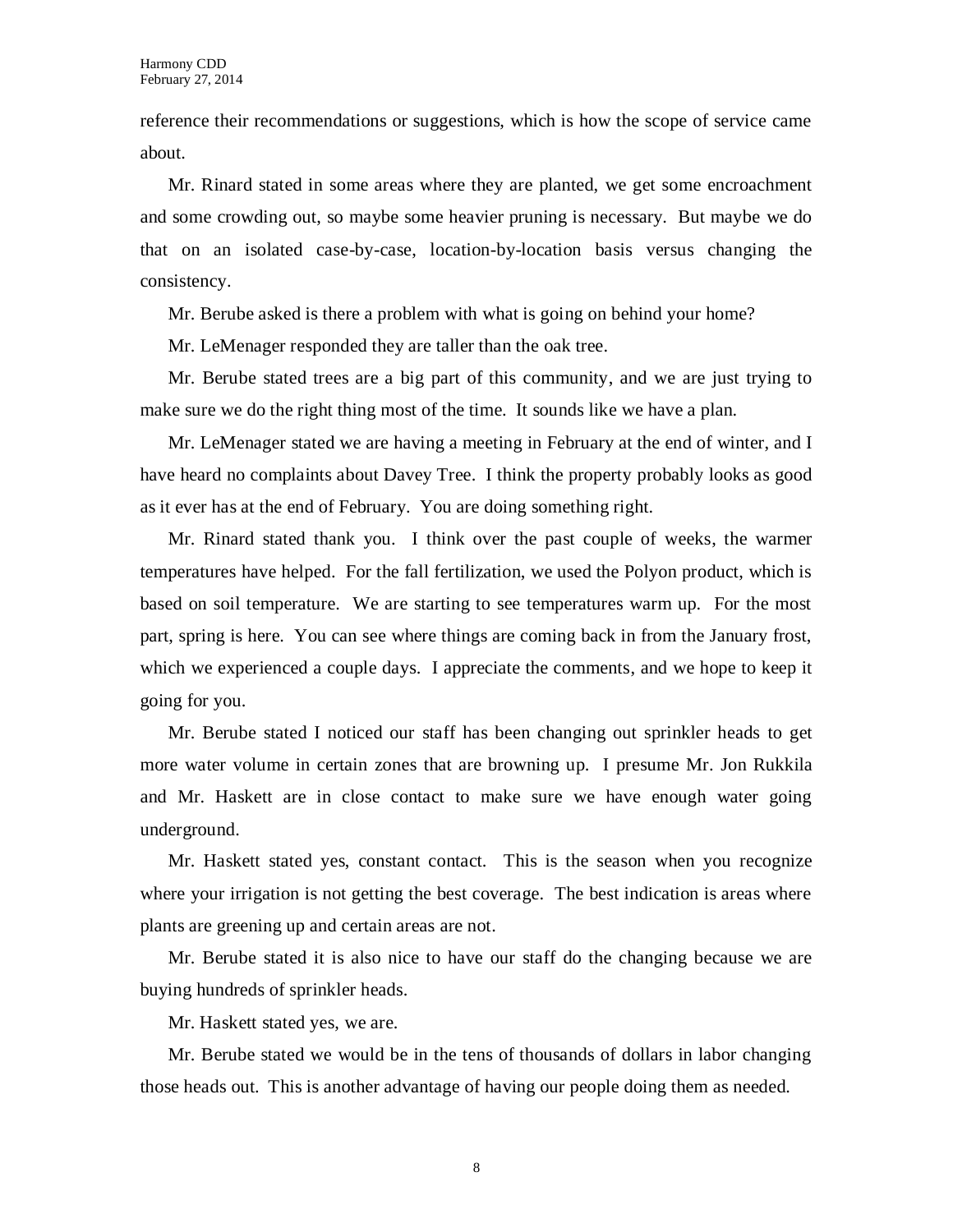Mr. Farnsworth asked what is the general policy as to going around and confirming that heads in various areas are functioning properly? The reason I ask is because some of them in front of our house are spraying out into the street and some barely work.

Mr. Haskett responded we get to them as often as possible. In our report, we have 28 different zones and 546 valves. We average about half of the community per month. Right now it is taking slightly longer because of the other projects. However, they are skipping around and taking care of problem areas first. We understand the system.

Mr. Farnsworth stated in regard to tree trimming and street lights, in some cases there are street lights with branches hanging below the lights. There is one in front of my house and others around the community. Are these going to be addressed? Or will they be left that way? They cast a shadow and will get worse.

Mr. Rinard responded we will need to address those. Mr. Rukkila has just recently completed east Five Oaks, and he will be circling back around in the rotation. We can certainly take a look at the trees and street lights and what is being affected. We will put this on the top of our list.

Mr. Berube stated as a function of being around here for a while, the trees have grown into the lights.

Mr. Rinard stated that is correct.

### **C. Field Manager**

#### **i. Dock and Maintenance Activities Report**

The monthly dock and maintenance activities report is contained in the agenda package and is available for public review in the District Office during normal business hours.

#### **ii. Buck Lake Boat Use Report**

The monthly boat report is contained in the agenda package and is available for public review in the District Office during normal business hours.

Mr. LeMenager asked when are we starting on the dock?

Mr. Haskett responded the dock work has started and is almost completed. It is sitting across the lake as of today. We have been diligently working with the manufacturer through the entire process. Getting electricity through it took some thinking because once it is in the water, we might have to pay for a diver to install the conduit. Mr. Rick Druckenmiller and I have been working with them directly before and during the manufacturing to get the conduit installed ahead of time. Once it gets over, we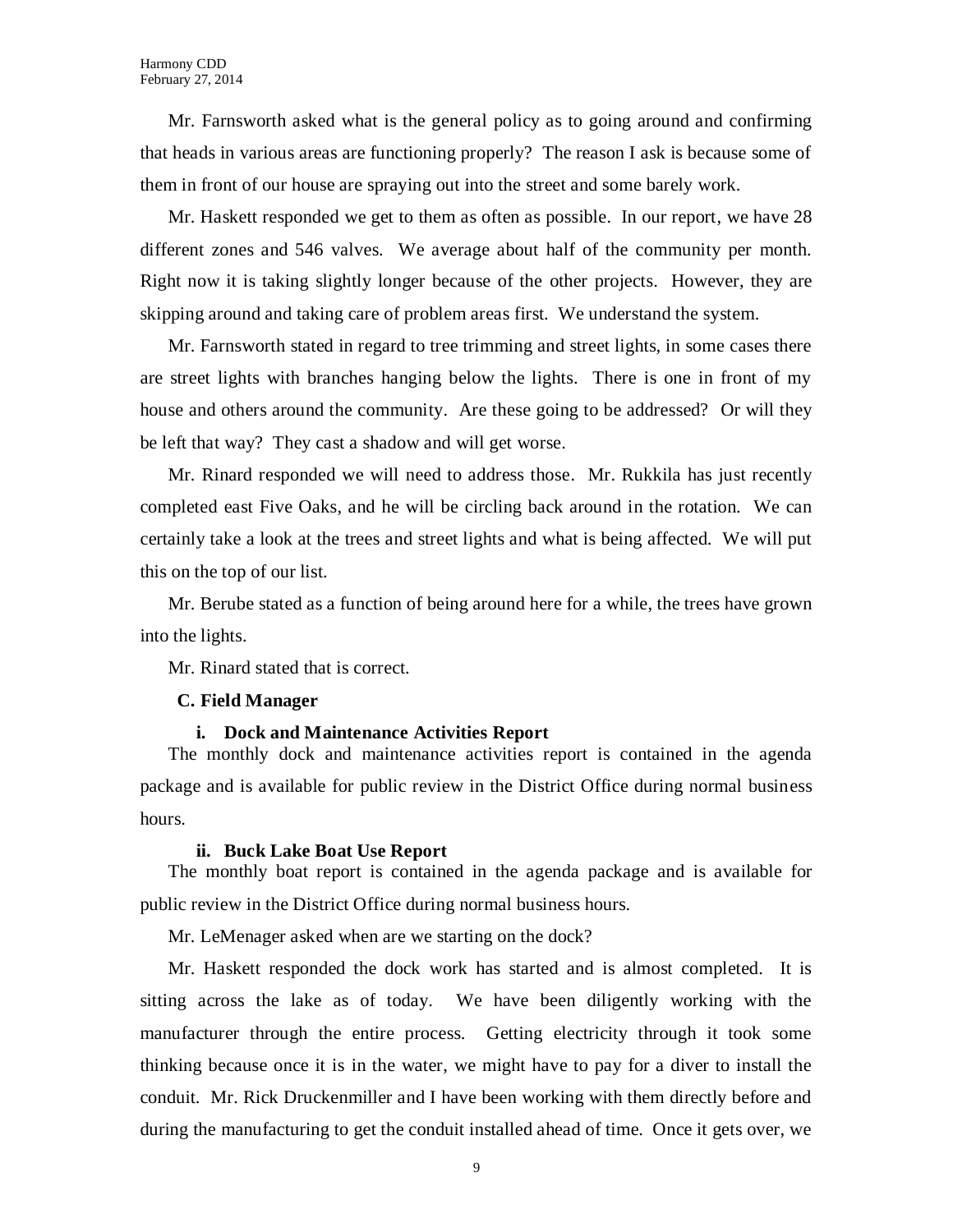just need to get the electricians to pull the wire through and make sure it is all up to code. As long as the lake is fairly calm tomorrow, we will pull out the old dock and float the new one over. It is all put together.

Mr. Berube asked are we going to be able to get those pedestals we discussed?

Mr. Haskett responded we are. I looked at many different manufacturers and sizes. I actually have provided some specifications to a couple of local companies to make smaller ones instead of the great big ones, which would take up too much space. We will have temporary power there. We are going to reflect light onto the pilings for the time being. In two weeks, the new pedestals will be in. Spending \$1,000 per pedestal for something that is too big did not seem appropriate to do. We want to keep it attractive looking because it is a nice dock.

Mr. Berube stated one of the attractions of those pedestals was providing LED lighting at night. Is this still part of the equation?

Mr. Haskett responded yes, it is definitely in the plan. I talked with Mr. Greg Golgowski, who requested a certain color. I cannot remember the exact color and will have to confirm it with him. I believe it was red or blue, but not just a bright white light.

Mr. Berube stated if we can get the lights, that is fine. It seemed like a nice feature so anyone can see it at night. We have a nice dock. We might as well show it off.

Mr. Haskett stated yes, we will see what we can do.

Mr. Berube stated I think most of those pedestals are lighted anyway.

Mr. Haskett stated I put in my report that the dock was going to be completed on the 26<sup>th</sup>. There was a delay due to weather. I spoke to Ms. Brenda Burgess and she updated the website to show the  $5<sup>th</sup>$ . We are sure we will make this date. We will have the wiring done on Monday. Along with this, while we did not have power down there and no ability to have the boats out, we pulled the large pontoon out and did some in-house maintenance. We pressure washed it, lubed it up and worked on the batteries. We did some modifications to the small pontoon as well. We are relocating the batteries, which helped shift the weight towards the front. It is a better ride now. We have received some good comments from residents that the pontoon is more stable. Ashley Park is now open. Temperatures are getting warmer and the gates are open. We had all of the pavers reset, which were trip hazards. The delay to open the park was due to the pavers, pressure washing and painting. The facility looks new again.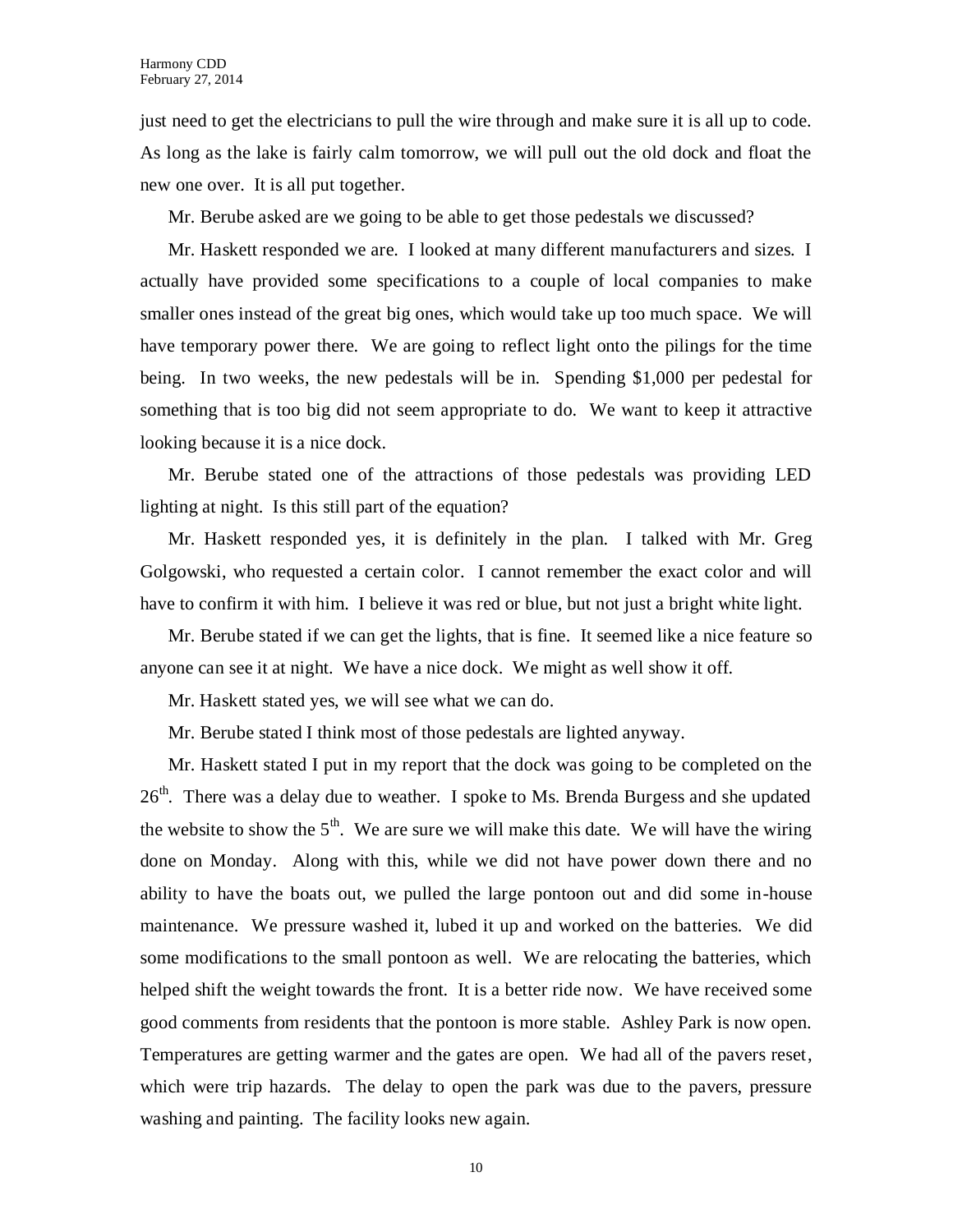Mr. Berube stated there is a stunning difference. There are new color changes here and there, some of the lousy stuff is gone and the pavers are reset. Everything is fresh and clean. If you remember what was there and what it looks like today, it is a new facility. The acid washing on the pool came out well.

Mr. Haskett stated it did. We will keep it that way. The company said we should get at least two or three more years out of the finish, which is very encouraging.

Mr. Berube stated I drove by there tonight and the gate outside of the filter area was open. This is a swing gate. It was just hanging open. There was a car there, which I did not recognize and I was not sure anyone was inside. It is probably no big deal, but I do not know how it got open. Apparently someone left it open.

Mr. Haskett stated we normally keep it cable locked because it requires a key to access. We will monitor it and change the locks on April 1. Mr. Gerhard Van der Snel is our main pool guy.

Mr. Berube stated for those who do not know, Mr. Van der Snel is the newest CDD field technician since January 6.

Mr. Haskett stated he has been checking the pools each morning to see how they fluctuate, and he is shadowing the pool company. It should be a clean transition. We missed the February training date for the other two staff members, but they are signed up for the March 12 training. By then everyone will be certified.

#### **iii. Sidewalk Policy**

Mr. Berube stated since we are getting into the sidewalk rehabilitation work, Mr. Haskett thought it would be wise to have everyone on the same page as to what our sidewalk policy is. I believe all of you should have received an email from Ms. Burgess today on this policy.

Ms. Kassel stated it was from 2008.

Mr. Farnsworth stated I did not have a chance to review it very well.

Mr. Berube stated the bottom line is, we have a written policy.

Mr. LeMenager stated it says it is a draft. I do not know if it has ever been acted on.

Ms. Kassel stated the policy is faulty as it references the HOA as being responsible for the sidewalks, which the HOA is not. There are also one or two other discrepancies from the way things operate.

Mr. LeMenager stated my concern with the document is, we have a written set of rules stating under certain conditions, then it is painted orange. Then the problem is,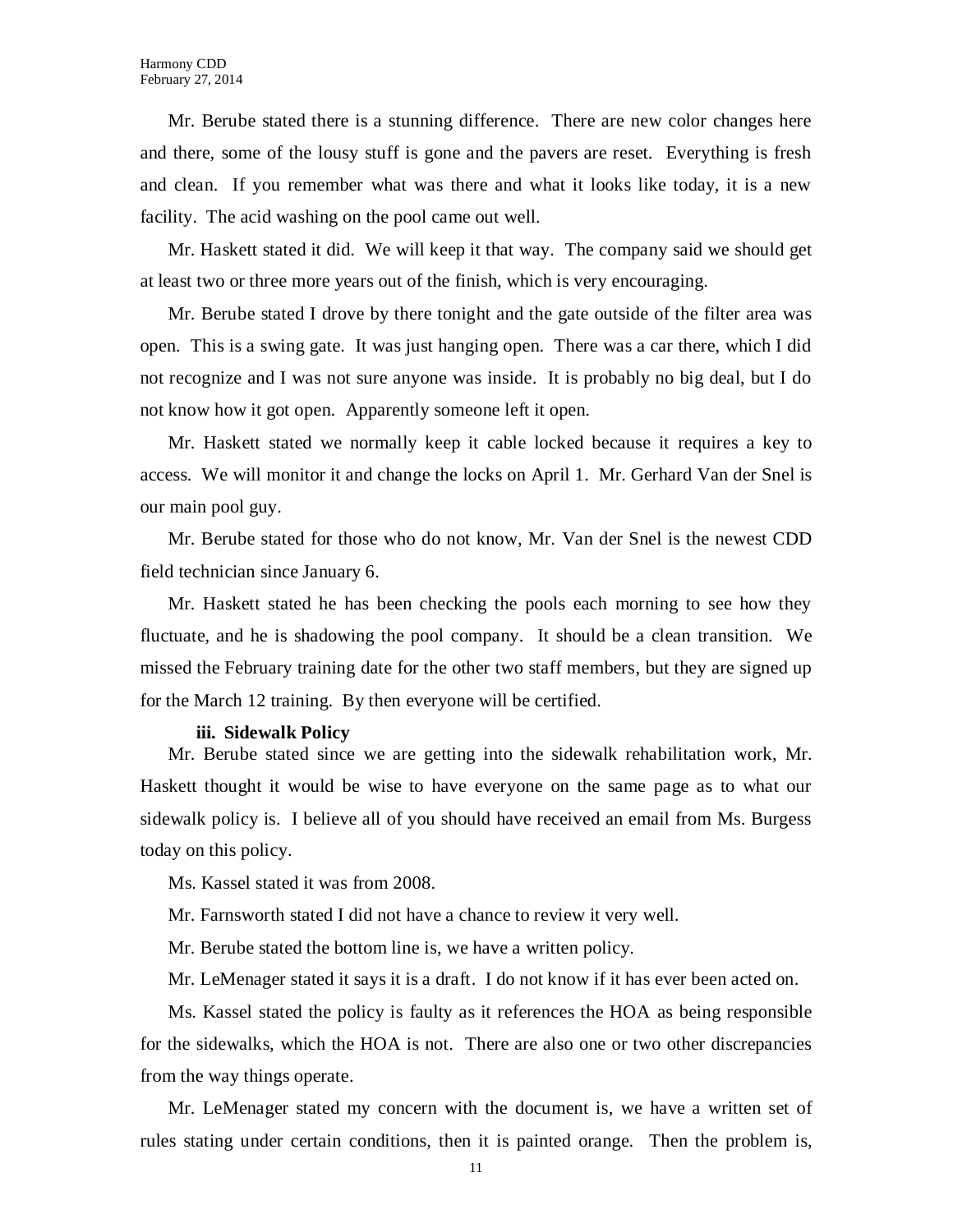what happens if you neglect to paint it orange and someone trips and complains that the CDD was not following its own rules?

Mr. Berube stated this is why we are discussing the policy.

Mr. LeMenager stated I think it is dangerous to have too specific a policy.

Mr. Berube stated we can modify this policy. The word "Draft" is marked on it. Is it a draft?

Mr. Haskett responded I had this in my book that said it was a draft. This was from Mr. Steve Boyd when he did the sidewalk study in 2008. Every crack and bump in the community was listed.

Mr. Berube stated this looks like it was written by Mr. Boyd. Can we just turn sidewalk maintenance over to the Field Manager?

Ms. Kassel responded that is what we have been doing.

Mr. LeMenager stated I do not think it is broken. We do not need to fix it.

Ms. Kassel asked why was this brought up?

Mr. Berube responded because it is out there and he has concerns it does not match what we are doing now.

Mr. Haskett stated the main reason we use this is to determine the priority levels so we have something to fall back on when we are out maintaining the sidewalks and staff comes to me with a sidewalk raised one-quarter inch. We can reference this and say to give it time and watch it, as the engineer recommends. This is also straight out of the Federal guidelines from the Highway Traffic Safety Board. It is not just something out of thin air. This is how we determine if it is a severe hazard. I do not know if attorneys reference this when they come after people or not, but it is a basis we use.

Mr. Berube stated what you are saying is, you feel more comfortable having some sort of a policy.

Mr. Haskett stated I would be more comfortable with all of you recognizing the work we do. If we have to replace a large chunk of concrete, you will know why because you can reference this. If we just ramp it like shown in the first picture, which is the easiest and best method to get rid of a lip on a raised panel, this is the reason why we would be doing it. If it is just a small crack and you grind it down, it explains why. There is no question of why we do things differently depending on the condition.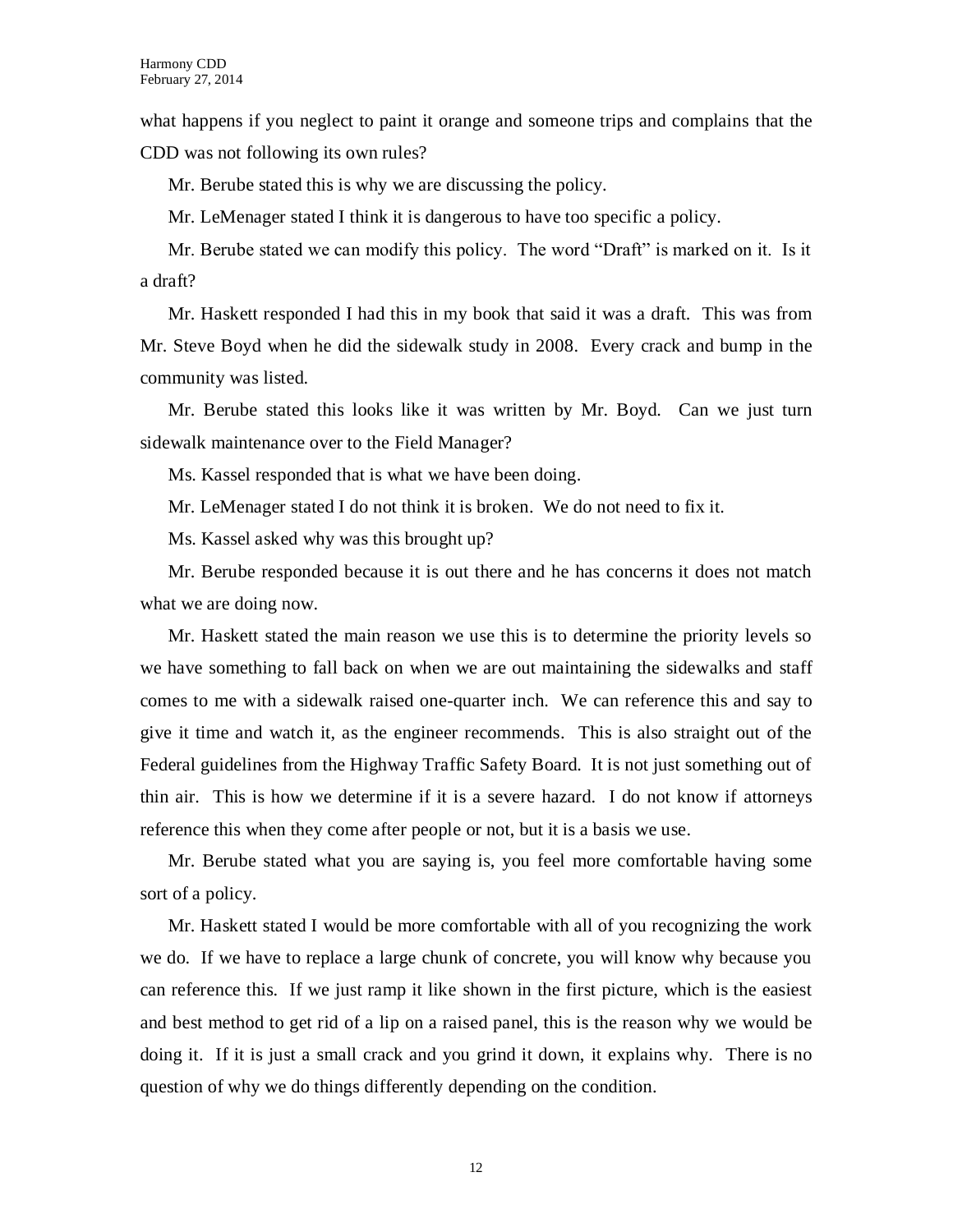Ms. Kassel stated this is just an FYI as to how you prioritize. You are not asking us to take any action, just to be aware of how you are managing the sidewalks.

Mr. Berube stated this is very specific. As Mr. LeMenager referenced, we are not really following it.

Ms. Kassel stated this is a draft. It has not been approved.

Mr. Haskett stated I did not reference the minutes from 2008. There may be a policy. I did not see any policy on the website.

Mr. Moyer stated let us go back and look at the minutes. This is why we take such detailed minutes.

Ms. Kassel asked to see whether it was approved?

Mr. Moyer responded yes.

Ms. Kassel stated alright. Will you report on this next month?

Mr. Moyer responded yes.

Mr. Haskett stated I do remember we acted on this because someone from your department came out and did a lot of sidewalk grinding right after the study came out.

Mr. Berube stated there are certain things in here we would never do, such as lay asphalt over concrete.

Mr. Haskett stated that is correct.

Mr. Berube stated it is not going to happen. There is another potential activity of drilling holes and concrete jacking it. We are not going to do that, either. I would be inclined to have authorization from the Board to give the Field Manager our blessing to do a job he has been doing. It has been working.

Mr. LeMenager stated he already has that.

Mr. Berube stated he wants something from us that is not necessarily in conflict with something that is in writing. Mr. Moyer will see if this has ever been acted on. If it has not been, then we will make a decision next month and give you some firmer direction.

Mr. Haskett stated if you would like, I can submit the Sidewalk Repair Manual, which we referenced for some of the repairs we recently made. It is more descriptive, and it has some pictures.

Mr. Berube stated we should not have conflicts. If this is in force, we need to make it fit with what we are currently doing. If it is not in force, then we can adopt something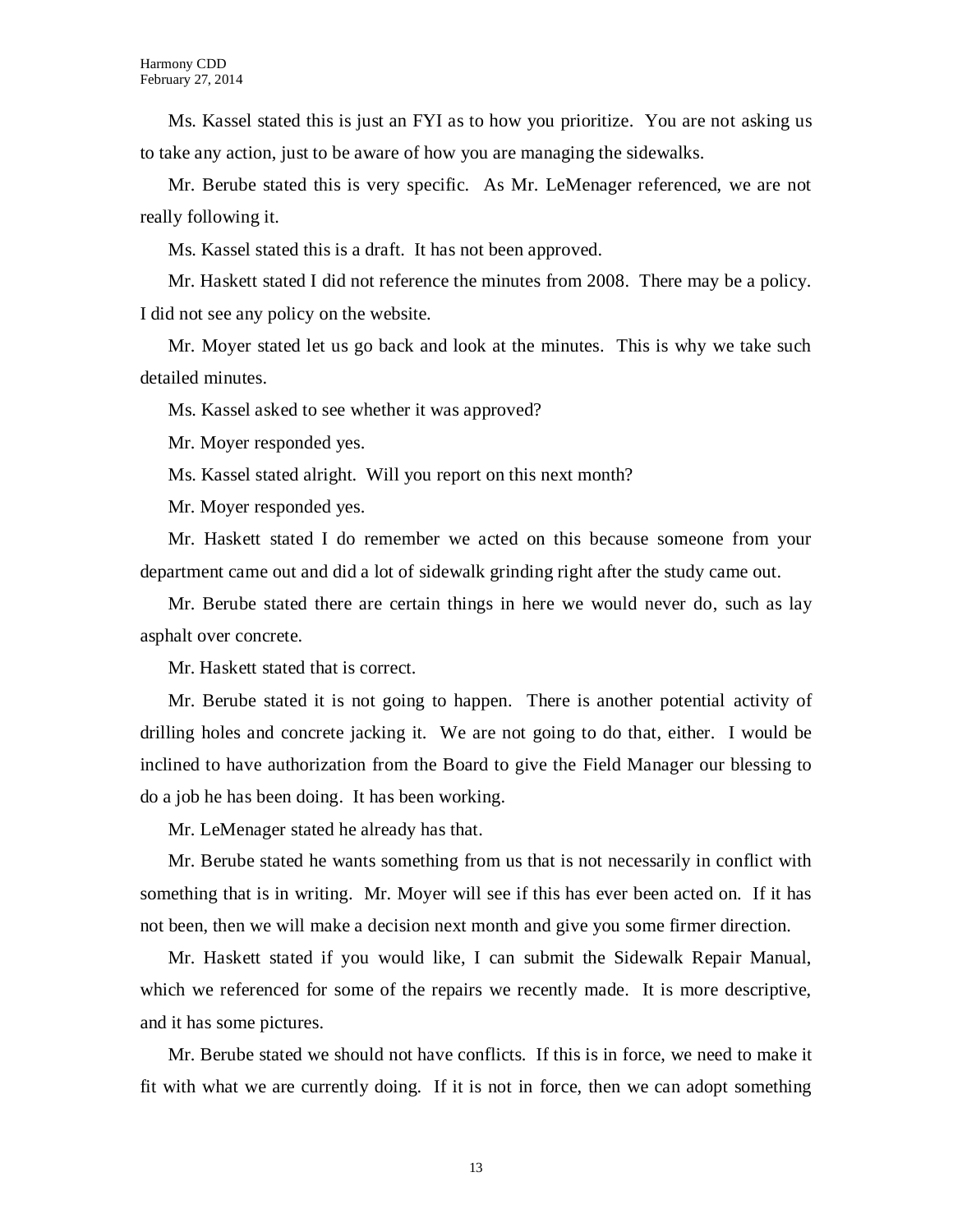else more in line with what we are doing. Do not stop what you are doing. It is looking good so far.

#### **iv. Alleys**

Mr. Berube stated several months ago, Mr. Boyd came out and spent some money analyzing alleys. That seemed to go by the wayside.

Mr. Nicholas stated it is funny you mention this because I asked Mr. Boyd about this last week. He said that he did not complete the report, but he was ready to tell you, hopefully by the next meeting, which alleys are on the list first to come from reserves. We drove through a couple of alleys. You have this large reserve account and a hypothetical schedule of when things need to start getting on the list for repair. The neighborhood is old enough to where we need to start on this. Mr. Boyd is aware and I think he may be a month or two behind on getting you a final list. I think he is going to tell you where you need to start. I will make sure to remind him. If you want him here at every meeting, you can do that. He is trying to be mindful of your finances. We usually just tip him off if we think something is going to happen that the Board will talk about. He asked if he needed to attend, and I said I did not think there was anything. Now we are talking about sidewalks and alleys. I feel bad I told him not to attend.

Mr. Berube stated he used to be heavily involved with the sidewalks, and the reality is, we spent more time and money with him preparing pictures and guidelines than we spent repairing the sidewalks.

Mr. Nicholas stated I will absolutely give him a message to provide the alley schedule to the Board and recommend where to start. He received that message verbally last week, and I think he is almost ready.

Mr. Berube stated tell him we are ready to spend a little money.

Mr. LeMenager stated it is smart to get started.

#### **v. Miscellaneous**

Mr. Berube stated the bench and table at the dog park have been missing for a long time. Several times you said legs were being made for the picnic table.

Mr. Haskett stated they are still missing.

Ms. Kassel asked is the brazier just a post right now?

Mr. Haskett responded if you mean the grill, that is possible. I have one sitting in front of my office and that might be where it came from. We replaced a few grills, and they are working out great. There are three or four more we need to replace. We did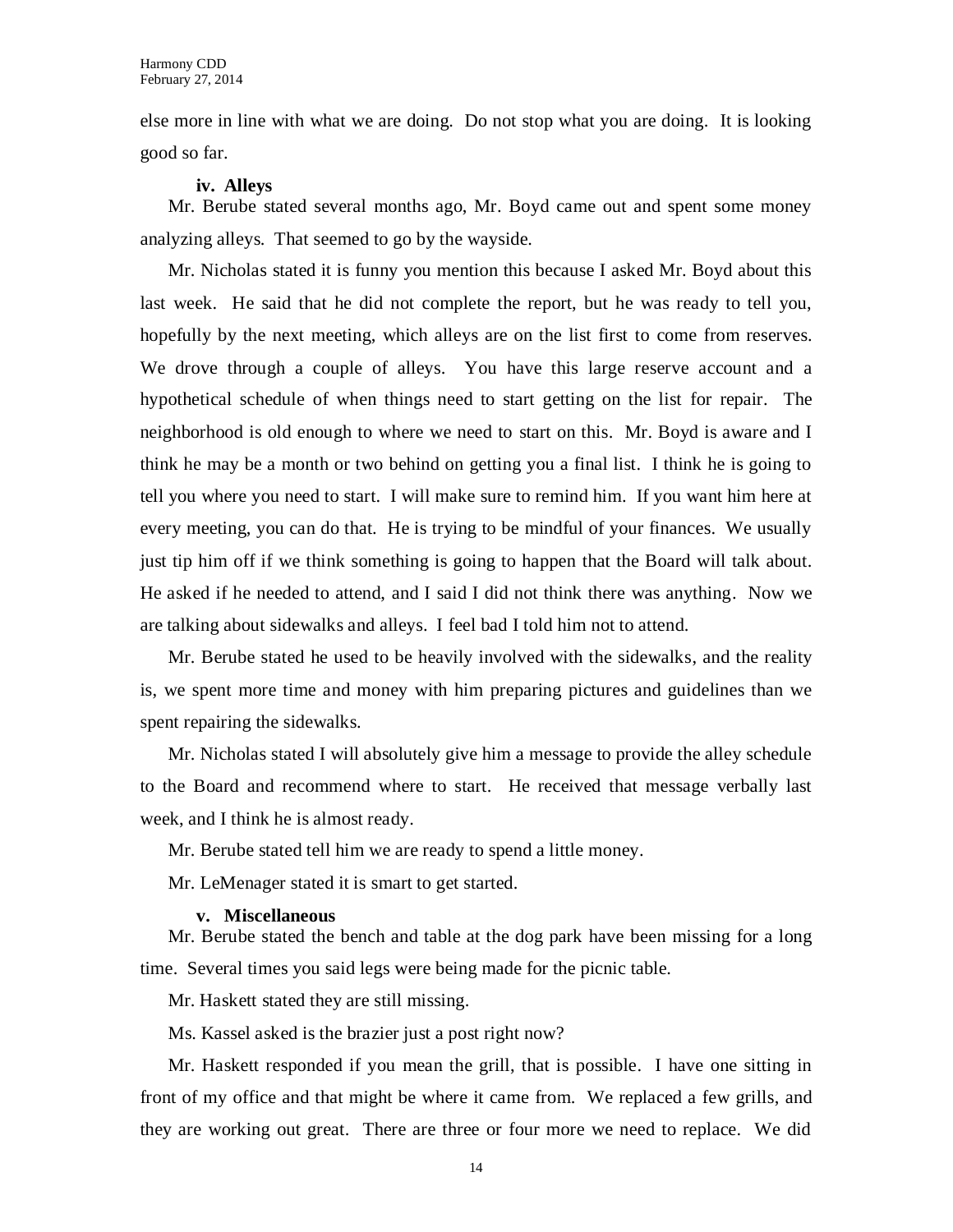refurbish some of the tables in the Town Square, which have been there over 10 years. We did that in-house and it turned out well. However, some of the chairs were recently destroyed.

Ms. Kassel asked by vandalism?

Mr. Haskett responded yes. There were some incidences in Town Square where trash cans were turned over. Identifying who did it is probably difficult to do. Hopefully, some of the activities that are being monitored elsewhere will help curb this.

Mr. Berube stated there has been some commentary on the Facebook page about certain teenagers who are getting out of control at times. It is probably all related. I think there is a square concrete base over near the Lakeshore Park pavilion, which used to have a table.

Mr. Haskett stated there was a picnic table and this is where the picnic tables underneath the small pavilion have gone to. I can order more picnic tables if we need more out there. I think it got moved because someone wanted it in the shade.

Mr. Berube stated I notice fairly large groups of people using up all the picnic tables. I guess we can wait until we need more furniture. Are you going to order any benches?

Mr. Haskett responded probably not benches, but most likely we are going to have to order another picnic table.

Mr. Berube asked is our inventory at Lakeshore Park where it should be? I know you have a count for pool furniture. If picnic tables are disappearing, do we have enough? Should we add more?

Mr. Haskett responded I would think we would need more since it stays busy all the time. We can look at the budget and see if the money is there.

Mr. Berube stated I think there is enough money in equipment, which is where this expenditure would be paid from. I would rather the residents have enough picnic tables. They get used. I see people using them all the time. If we need a couple more out there, I do not see any reason not to order them.

Mr. Haskett stated I will get some proposals together to include in a package for various parks.

Mr. Berube stated look at the entire pavilion as well. I think the metal could use some paint, and the vinyl portion of it is ratty.

Mr. Haskett stated it is reaching its life.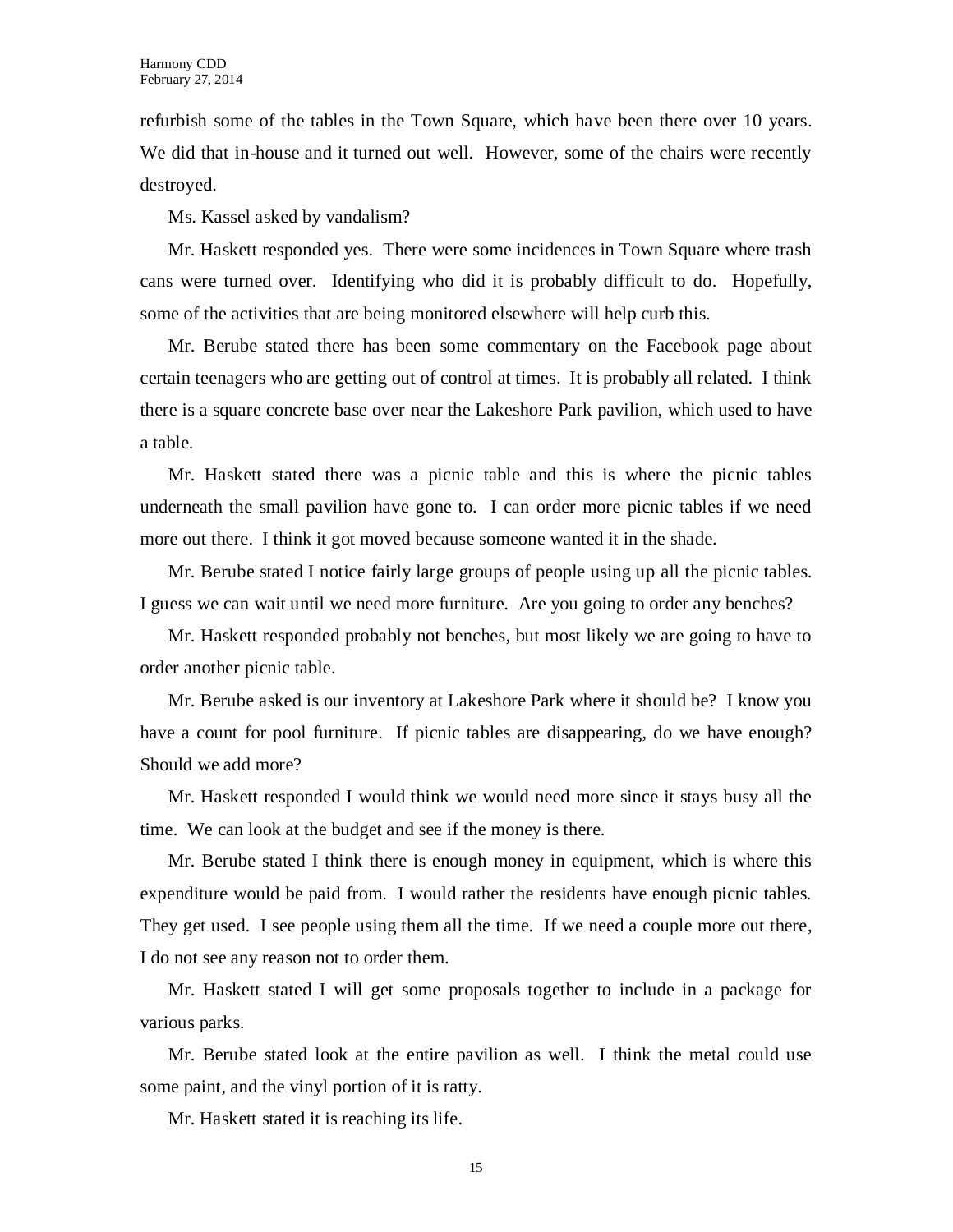Mr. Berube stated perhaps the original supplier is still on file and we can order that part.

Mr. Haskett stated no, the original supplier went out of business many years ago. Otherwise, it would have been improved by now. They do not make this anymore.

Mr. Moyer stated just as an aside, we have \$3,396 in the capital account. The accountants are asking me why we are not closing this account. Maybe the best way to do this is to purchase picnic tables with this amount as part of the overall park improvements.

Mr. Berube stated we were going to devote this money to the pedestals on the dock.

Mr. Haskett stated we can still use some of the funds for the picnic tables because we do not plan on spending \$3,000 on pedestals.

Mr. Berube stated it also depends on how many pedestals you are going to buy.

Mr. Haskett stated we plan on buying three pedestals.

#### **FIFTH ORDER OF BUSINESS Developer's Report i. OUC Street Light Agreement**

Mr. Nicholas stated OUC sent over the final marked-up revised agreement based on the last meeting's discussion. We sent this to Mr. Tim Qualls and he is doing his final review. As soon as he gives us the green light, we will get the exhibits together along with the CDD tax ID and minutes from the last meeting. I will ask Mr. Moyer to help us execute this.

Ms. Kassel asked in regard to the street light contract we discussed last month, did you go back to them and say we were going to pay this off?

Mr. Nicholas responded yes.

Ms. Kassel asked is this going to reduce our maintenance contract?

Mr. Nicholas responded we received an affirmative response. I did not send it to the entire Board, just to Mr. Berube and Mr. Moyer, but we received the response you were looking for. It might have been to Mr. Qualls instead of Mr. Berube. It happened very fast, the day after the last meeting.

Mr. Moyer stated I received it.

Mr. Nicholas stated I emailed him during the meeting, and he responded and confirmed that.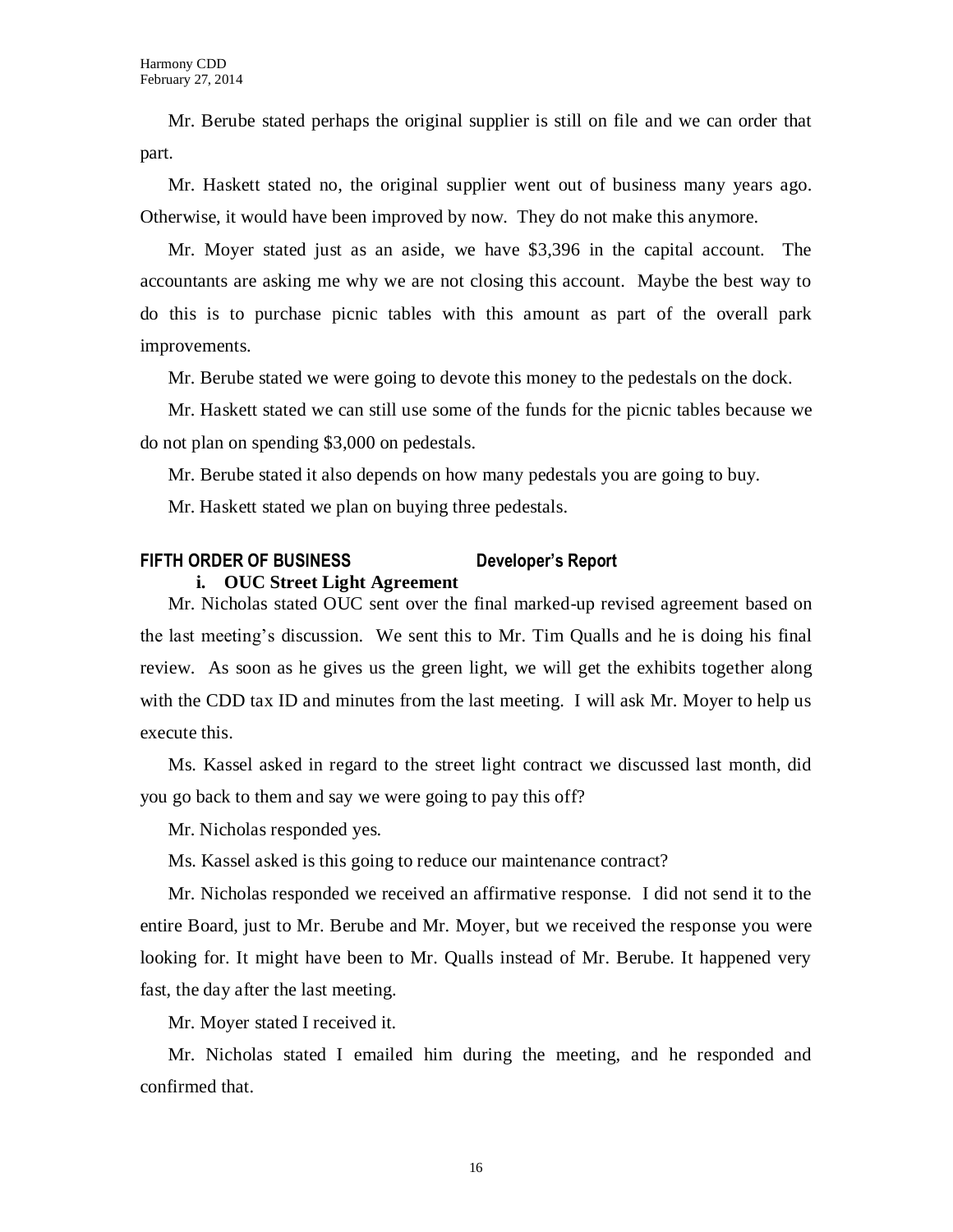#### **ii. Shade Structure**

Mr. Nicholas stated we are going to be freeing up a shade structure. I do not know the dimensions, but I believe it is 20 feet.

Mr. Haskett stated it is 30 feet.

Mr. Nicholas stated we have a shade structure, which is fairly new that we will be freeing up, and we would like to donate it to some place the Board agrees it should go where it will have good use. The fabric is great, it is clean and painted. It looks just like the one we put up at the Swim Club.

Ms. Kassel asked what if we put it at the playground by the dog park because it has no shade?

Mr. LeMenager responded it has a couple of trees, which are supposed to eventually be fairly big.

Ms. Kassel stated the swings do, but not the playground.

Mr. LeMenager stated you need to take a walk down Beargrass if you want to see how big they get.

Mr. Haskett stated I do not think we can put it at the playground by the dog park because of the easement running through there. We are not allowed to put structures on it. The playground is right on the easement.

Mr. Nicholas stated we cannot go too deep into the ground with the footers on those easements.

Ms. Kassel asked what about at the Lakeshore Park soccer field on the north side where the bleachers are?

Mr. LeMenager responded I think that is a terrible idea.

Mr. Berube stated because you do not want to look at it.

Mr. LeMenager stated that is correct.

Mr. Berube stated I am sorry, but we all have to put up with something.

Mr. Walls stated we should think about it and discuss it next month.

Mr. Berube stated I do not think there is room at either of the pools for another shade structure. The most likely place would be the soccer field.

Mr. Haskett stated another location would be around the water feature where the parents sit while the little kids are playing. We did not put three there because it interferes with the water.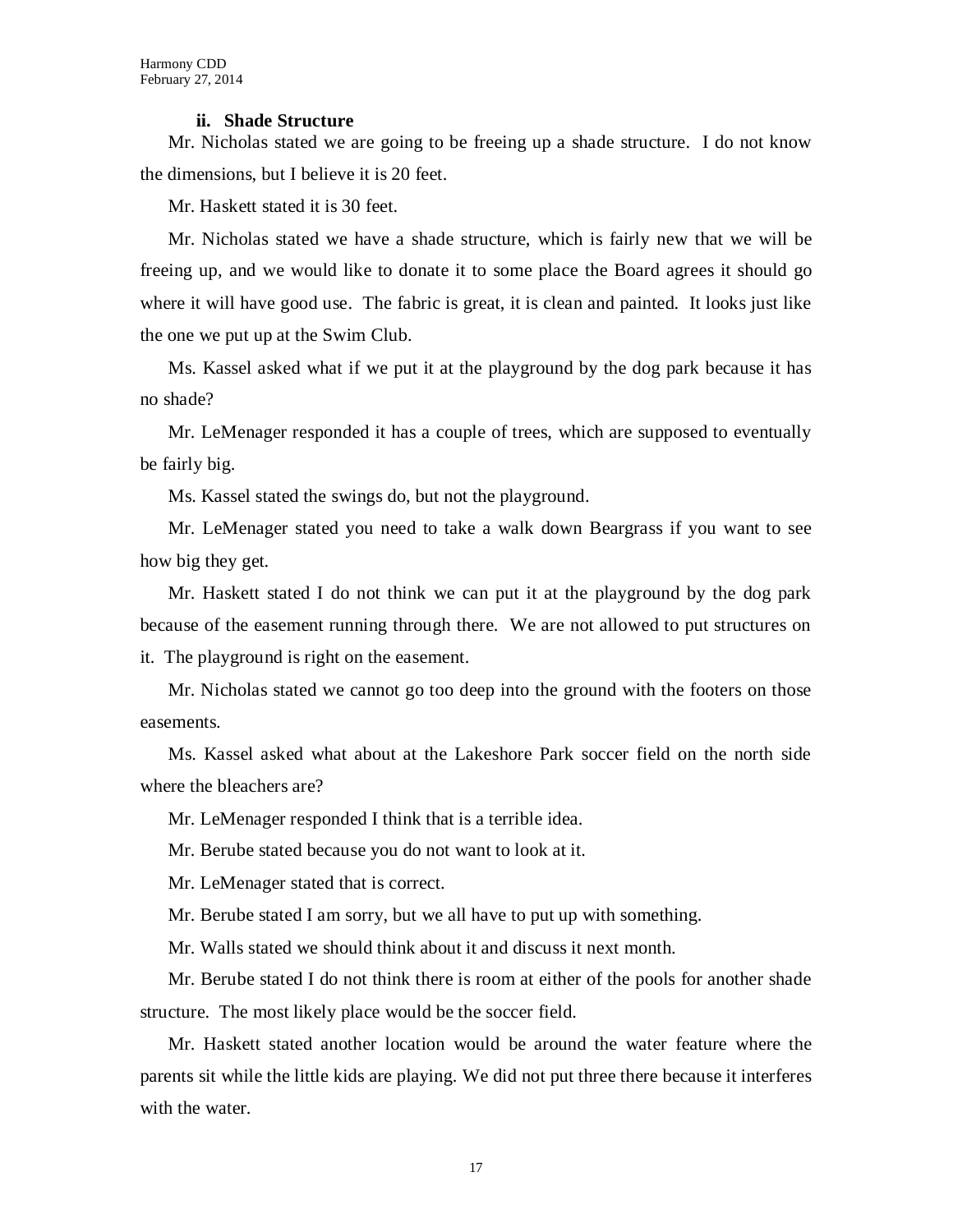Mr. LeMenager asked did we plant more trees to take care of the swing set at the playground?

Mr. Haskett responded yes.

Mr. LeMenager stated then that will eventually be taken care of by trees.

Ms. Kassel stated in regard to the water feature, often the parents go in with their kids so they are getting wet, and sitting on those benches is not much of an issue even when it is hot out.

Mr. Berube stated but not every parent does this.

Ms. Kassel stated not everyone does, but everybody who goes to the soccer field has to sit in the hot sun on the hot, metal bleachers.

Mr. LeMenager stated it occurs to me the nice little playground in Green Park, which always has kids, would be a good use. I am always out walking, and there always seems to be kids. I do not know if there are shade trees.

Mr. Haskett stated there are some trees, but they are small.

Mr. Berube stated we have to be conscious of putting the shade structure in the Green Park because virtually every side would be directly in front of someone's house. It would be 50 feet away from several houses.

Mr. LeMenager stated that is a fair point.

Mr. Nicholas stated we owe you some suggestions.

Mr. LeMenager stated thank you for the donation.

Mr. Berube stated I like either of those two suggestions, but I am betting it will be on the back side of the soccer field because of the roundness of the water feature.

Mr. LeMenager asked what color is it?

Mr. Haskett responded it has black posts and a dark blue top.

Mr. Berube stated it is in good shape.

#### **iii. Hand Clearing**

Mr. Nicholas stated you probably noticed we did some experimental hand clearing between the Green neighborhood and the future neighborhood F by the school. At Buck Lake, you can see a little more of the water. I have a management plan with the Water Management District and we did some experimental clearing. We want the residents of Harmony to understand the vision of this community. The lakes were hidden, and we wanted you to see the lakes from the roads. This program was successful. The Water Management District had some very positive feedback about the ecological value and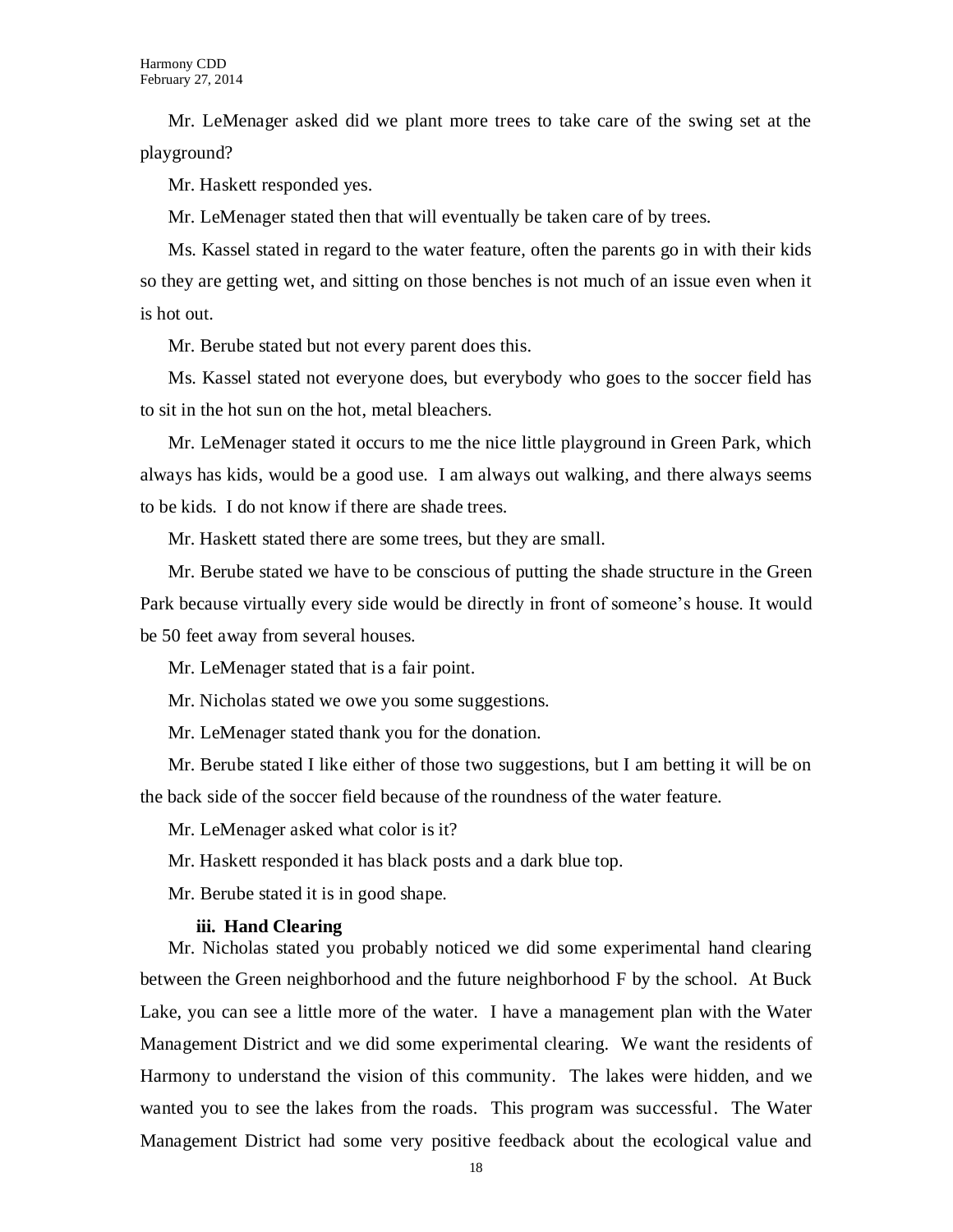interaction with residents on the clearing we did thus far. As a result, we are expanding this program. I just wanted to tell you this because we began this as a test in a mostly undeveloped area and it did not disrupt too many people. There is rubbish, burning, dragging and related activities. However, we are going to be venturing down into the areas around the opening to the dock between the two boardwalk cuts we did earlier last year, as well as expanding that area to the east of the current work that is being done. This is not as intense, but we are doing it with the same result in mind. We will be opening up view corridors and monitoring the feedback and look at what the agencies have to say about it. So far, it has been good, so we are going to do more of it.

Mr. LeMenager asked what is the effect going to be on wildlife?

Mr. Nicholas responded believe it or not, it is pretty good. There is a method to the way they clear and how they handle brush piles in certain areas. There are plenty of invasives, which should not be there. Some of the prettier, more blossoming trees, like bays and cypress, do not have a chance to get big and beautiful because they are crowded in by scrub pines and vines. It has all been positive on the ecological front. We are going to keep moving cautiously, but there is more work to be done.

Mr. Berube stated letting people see that there is a lake back there is a big positive.

Mr. Nicholas stated maybe it is has increased activity, and maybe it has not. Our goal is to show there is a great big asset, and we want the residents to love the lake and be a part of it. We cannot sell this unless they can see it. That is a little of the psychology.

Mr. Berube stated I would be willing to bet that a quarter of the people who live there do not know there is a lake there.

Mr. Nicholas stated it is going to be fairly obvious soon.

Mr. Berube stated there must be a limit on the tree sizes you can take out, and this is why so many trees stay.

Mr. Nicholas stated there is a limit to tree size. The pines are not a good thing when they are that close together. It started as a blowing seed that grew over time and was left alone. They do not do well that close together, and there is no point to it. You have to create some spacing for those trees anyway. There is some positive environmental benefit to doing a cleanup every so often.

Mr. Berube stated my point was, the bigger the opening, the more clarity you can see what is going on.

19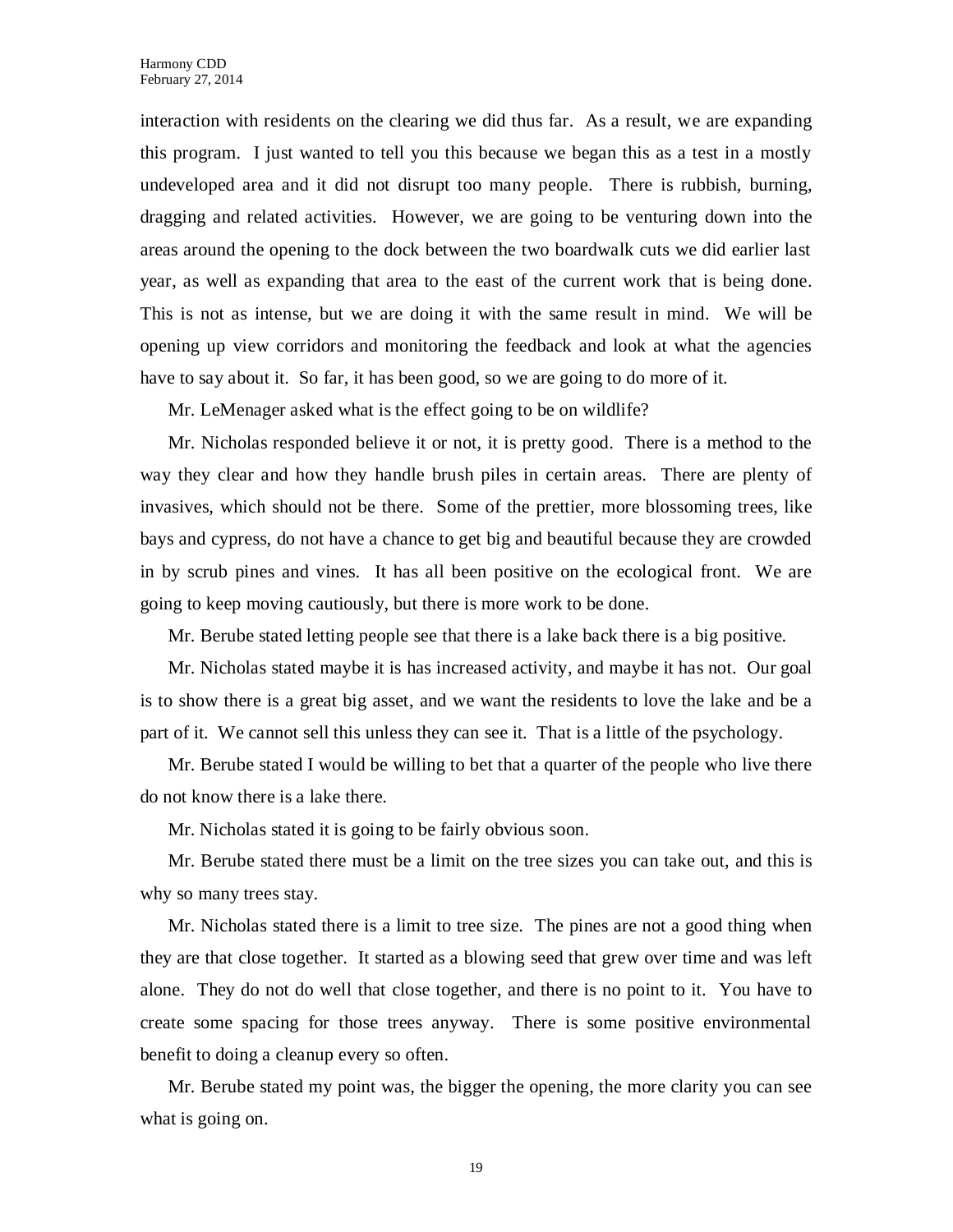Mr. Nicholas stated openings are only big because there was not a full tree stand there before. Where there was a full tree stand, we did not take it out. There were already natural clearings in there so once you pulled the junk out, it was easier to see.

Mr. Berube stated there were several areas that look like they were all grassed in and looked like a picnic area.

Mr. Nicholas stated you are actually able to mow a few of those spots. It has been positive.

Mr. Berube stated I am not against taking the trees out. I am all for making big picturesque views of that water. It looks good.

Mr. Nicholas stated I agree.

#### **iv. Sales Data**

Mr. Nicholas stated we collect a lot of data on sales activity. We do not share a lot at these meetings, but we are in business together and I figured I could tell you about the last 100 transactions or so. As you noted, we have been busier. I think what continues to be interesting about Harmony is, it is diverse where the traffic is coming from and who new buyers are in terms of their work life and behavior. All across the board and spectrum, Harmony is not any one thing. The community is surpassing its  $600<sup>th</sup>$  built and occupied unit, which is an interesting milestone. Of the last 100 or so transactions which have happened in the last 13 months, about one-third of those came from either inside of Harmony already as a rental property or Kissimmee or St. Cloud. Another third of the new home purchasers came from either the greater central Florida area or somewhere out of the central Florida market, but still within the State. A full last third came from either out of State or out of the country. There were 17 out-of-State transactions from 14 different States. Even the feeder States are diverse within the places people are coming from. It makes for an interesting marketing challenge on how to continue to grow the community. We are not specifically appealing to any one type of person. I think this continues to be interesting for us, but a challenge to market and put the right builder mix in place. The price points are all over the board. Values are going up, which you will see in your resale property. Hopefully, the things going on are positive. We talk somewhat about renters. One out of every seven transactions over the last 100 lived in Harmony already as a renter before they purchased and moved here permanently. I think this is an interesting fact and continues to be pretty well subscribed. It is not a bad thing, but a good indication about the community. Half of all transactions are moving in with at least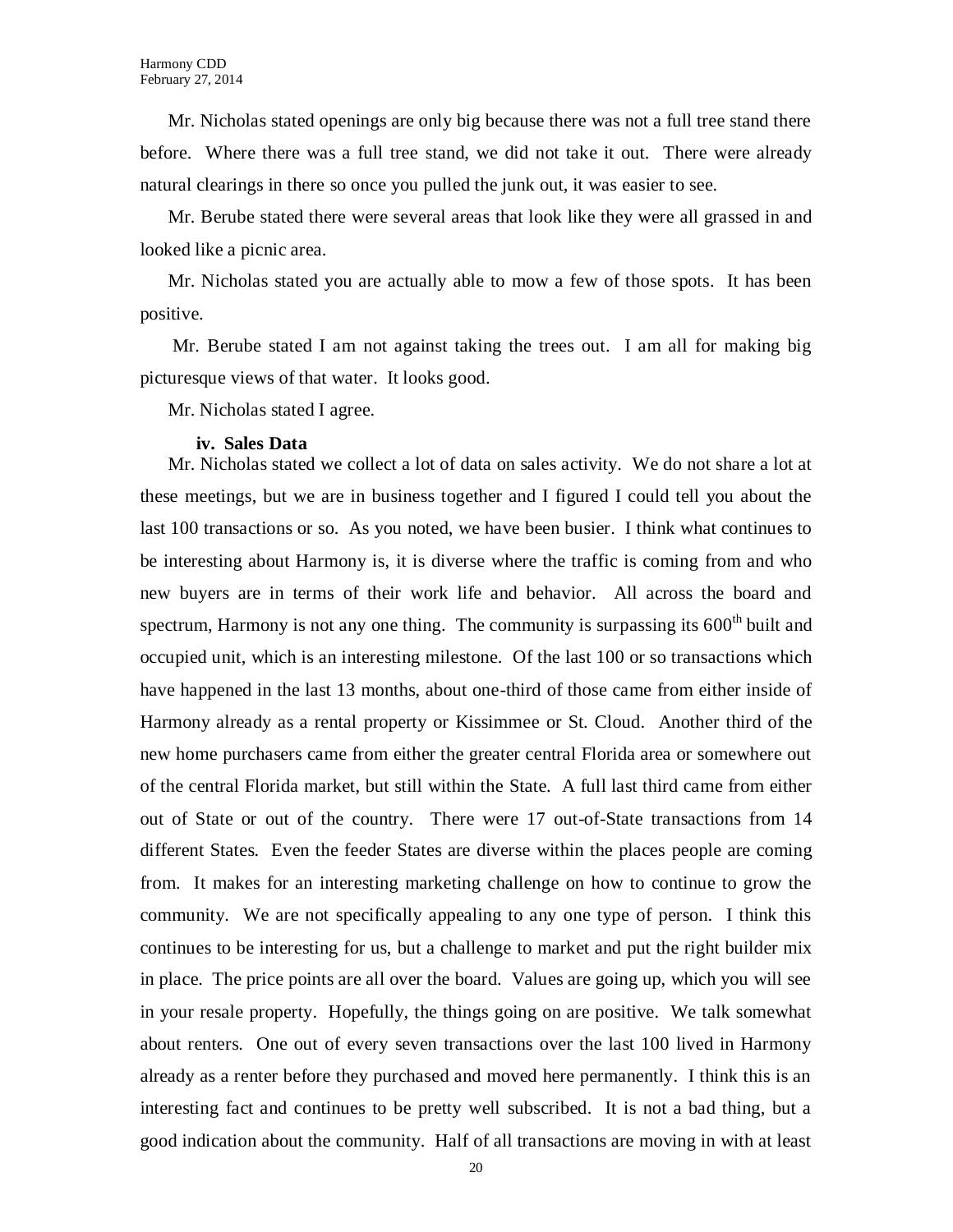one school-aged child. It is pretty high as the County goes. If you get outside of Harmony, the participation rate for children and student stations is not quite as high. We moved over 70 children into our Community School just last year. They started the year at 795 students and are at 870 now. Some of those were out-of-zone transfers, but most of those are closings and new families moving into Harmony. Effectively, for every two new transactions on a home move-in, one of those households has school-aged children. That one household is averaging roughly two kids. The easy math is that one new home means one new student in our schools, and this one student is about 70% of the time in the kindergarten through eighth grade range and about 30% of the time in the high school age range. The schools love us and the community is growing. Those who do not love us are those who are zoned to Harmony living outside of Harmony because our boundary shrinks as those numbers grow. Some families who love Harmony and have their children in school here are finding themselves being zoned to either Hickory Tree or Narcoossee next year, and we may hear some complaints. The School District is preparing for the next rate of growth, which we have already shown has happened in the previous 12 months. About one out of every five sales is still a direct referral from an existing Harmony resident. Those are big industry numbers. You would expect this to be 5% to 7%, maximum. This is why we continue to do things like resident mixers and throwing parties in the new models. We are doing festivals and other activities. It appears these things matter because those referrals are still happening. Fewer than one out of five new purchasers is at least partially retired. Although this is not a retirement community, per se, there is still the appeal. It continues to be a place that attracts all sorts of people who like being here. Mr. LeMenager attended a realty event a few weeks ago. All the things affecting the broader real estate market in a good way are also affecting Harmony, except we are not exposed to any one segment or demographic. We are exposed to all of them, which is a good hedge from down markets. We do not have an overwhelming number of investor sales. It is quite small compared to the broader central Florida market, which is a good thing for the long-term security and investment security of the people living here. It is also the reason why the values might grow at a slower clip than some other places. There is a trade off there, but I think it is a long-term positive trade off for the residents living here.

Ms. Kassel stated you spoke about investor sales for new construction, not for resales.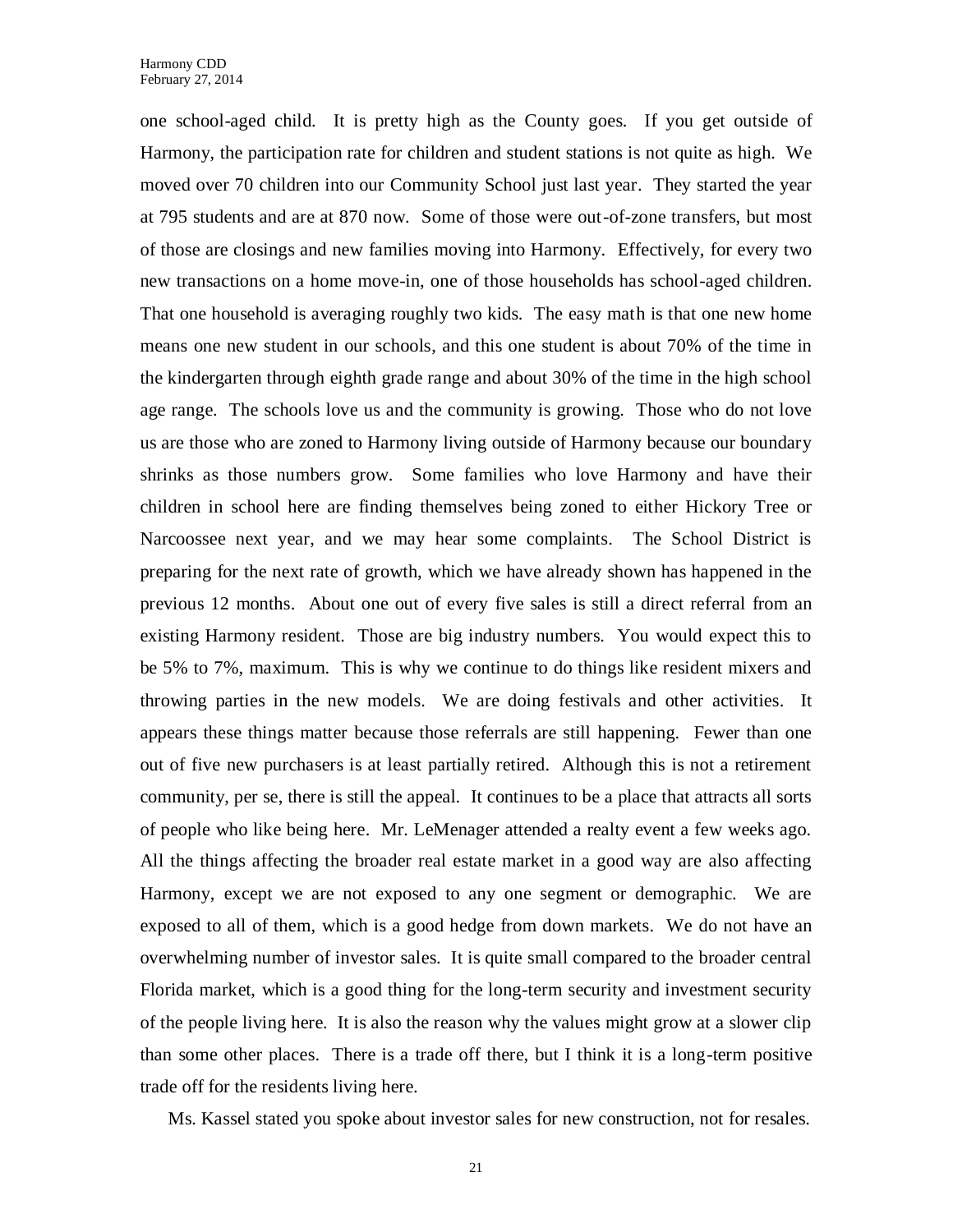Mr. Nicholas stated that correct. Everything I just spoke about is new construction.

**v. Events**

Ms. Kassel stated you discussed the Dark Sky festival last month and asked if we wanted to sponsor a resident VIP area. You said as time goes on, the developer is going to phase out its participation and hopefully the CDD will become involved.

Mr. Nicholas stated the CDD or the Association.

Ms. Kassel stated I was thinking about this after the fact that if we are not going to sponsor a VIP area, then how would we sponsor an event.

Mr. Nicholas stated there is a reason why we have not handed this off. Events like this have to grow to a certain size where they have a certain demographic base that we surveyed which is valuable enough to corporate sponsors. That has occurred; we achieved that phase. In the last year, we began selling packages for those festivals. Let us say, hypothetically, the festivals have a budget of \$150,000 per year to put on three festivals. Over time, we are able to survey the audience and find the value and then find sponsors to match that audience. If we are able to find \$150,000 in corporate sponsorship, then the net effect of running those festivals becomes zero. This would be the point when we say if you do what we have done, where we have gotten you a sustainable program, you can continue to realize the benefit or ramp it down or up. We will still be here to help, but we have to begin educating you on what this looks like to keep alive forever.

Ms. Kassel stated my point is really that our attorney told us this is a financial sponsorship. What you are suggesting is a management sponsorship, and I am not sure he will approve of this. Mr. Qualls may have to decide if that is within our purview as a CDD.

Mr. Nicholas stated we are not really there yet. I do not think the CDD is the right entity.

Ms. Kassel stated it is not a big deal, but I was just concerned about whether or not it was within our purview.

Mr. Nicholas stated it is a good question and I think you should be in that mindset. In many communities, there is an activity component under the HOA management umbrella. The HOA does the programming, the residents get to see the benefit of the budget, it is shared with everyone, and the developer contributes to the deficit until such time as it gets to zero. This is very likely to happen here with regard to activities. There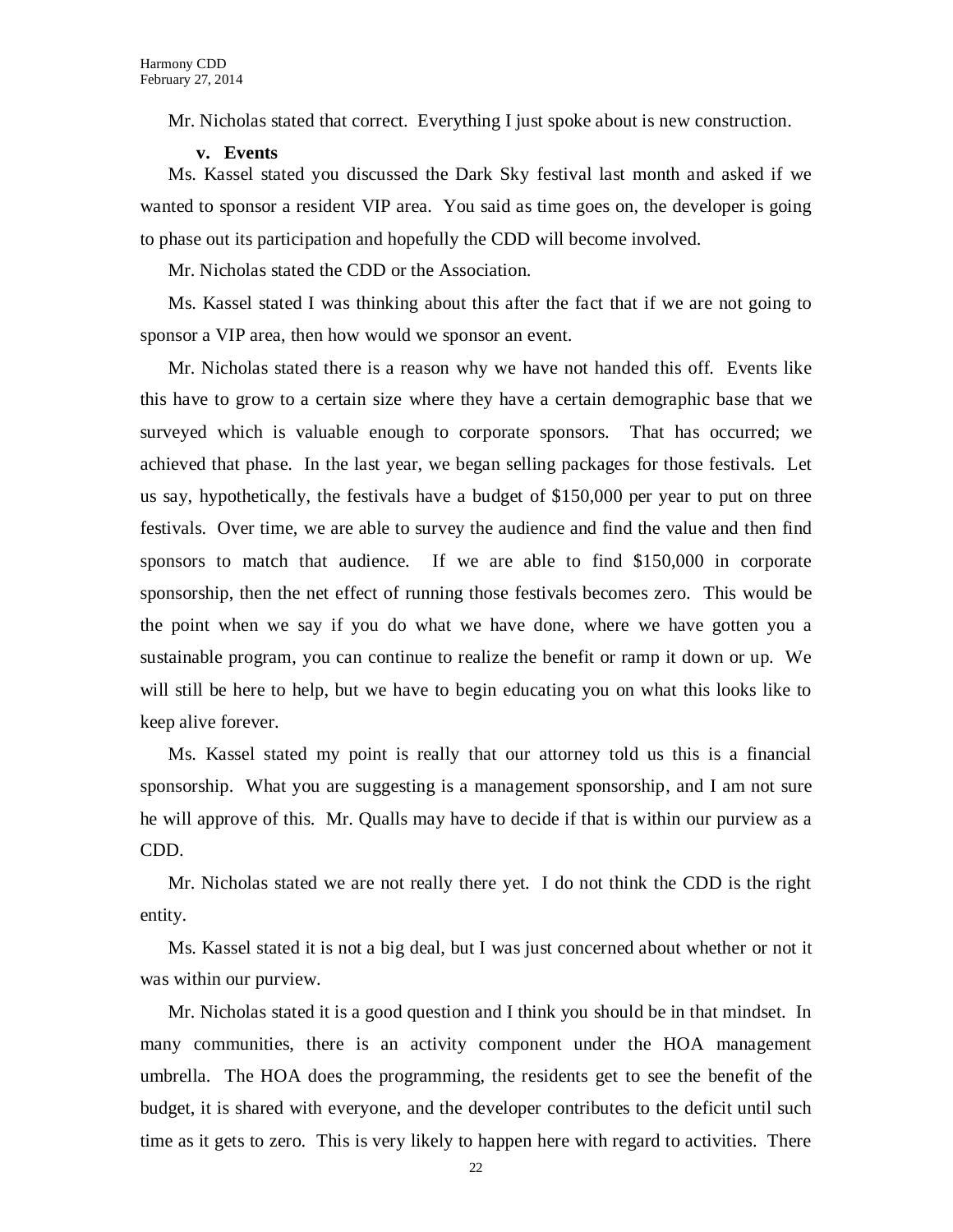is a very high level of services inside Harmony today that is not being seen by assessments in the CDD or HOA. It is not sustainable by whatever the builders are contributing by virtue of marketing fees. What I am saying to you is this is being funded today by the developer so we can grow something that will be sustainable. I recognize we cannot hand this off as a big loser, so we have to get this to balance before we make that move.

Mr. Berube stated all of your success in sales is a result of all of the money you are spending, at least partially.

Mr. Nicholas stated we are a long way from building out the community. Those are good questions. I think you should be in that mindset. I forgot to say last month that I liked the dialogue regarding the new neighborhood coming online. There were some questions. The community is growing again, and everybody learns something about what a plat looks like and how we work together.

Ms. Kassel stated thank you for sending this information to us.

Mr. Nicholas stated you are welcome. You are right; the demographics and festival program will eventually look different, but hopefully if we hand it off the right way, it will not look so different.

Mr. Berube stated if the money is a wash, I think the CDD could legally manage the festivals. The downside of running the festivals is, it takes a lot of people working behind the scenes that the CDD does not employ. I think that would be the problem. People on your staff spend a lot of time doing this. It is not just the hand off of the money, but the hand off of staffing.

Mr. Nicholas stated HOAs do community festivals and run activities programming. It may not look like what we do and may look slightly different, but over time, you strike a balance. It will look different, but it will still be great and will not be a financial albatross by the time it gets to that point.

Mr. Berube stated the bottom line is, what is going on here now is working and attracting people worldwide. I do not know what your surveys say, but most people I talk to say that when they drive in, they know this is the right place to live. People get it right away. There is a different look and feel here. I do not want to change this very much.

#### **vi. Miscellaneous**

Ms. Kassel stated in regard to street lights, I noticed a number of lights were out, but our CDD field people are not out in the dark very much so they are not able to record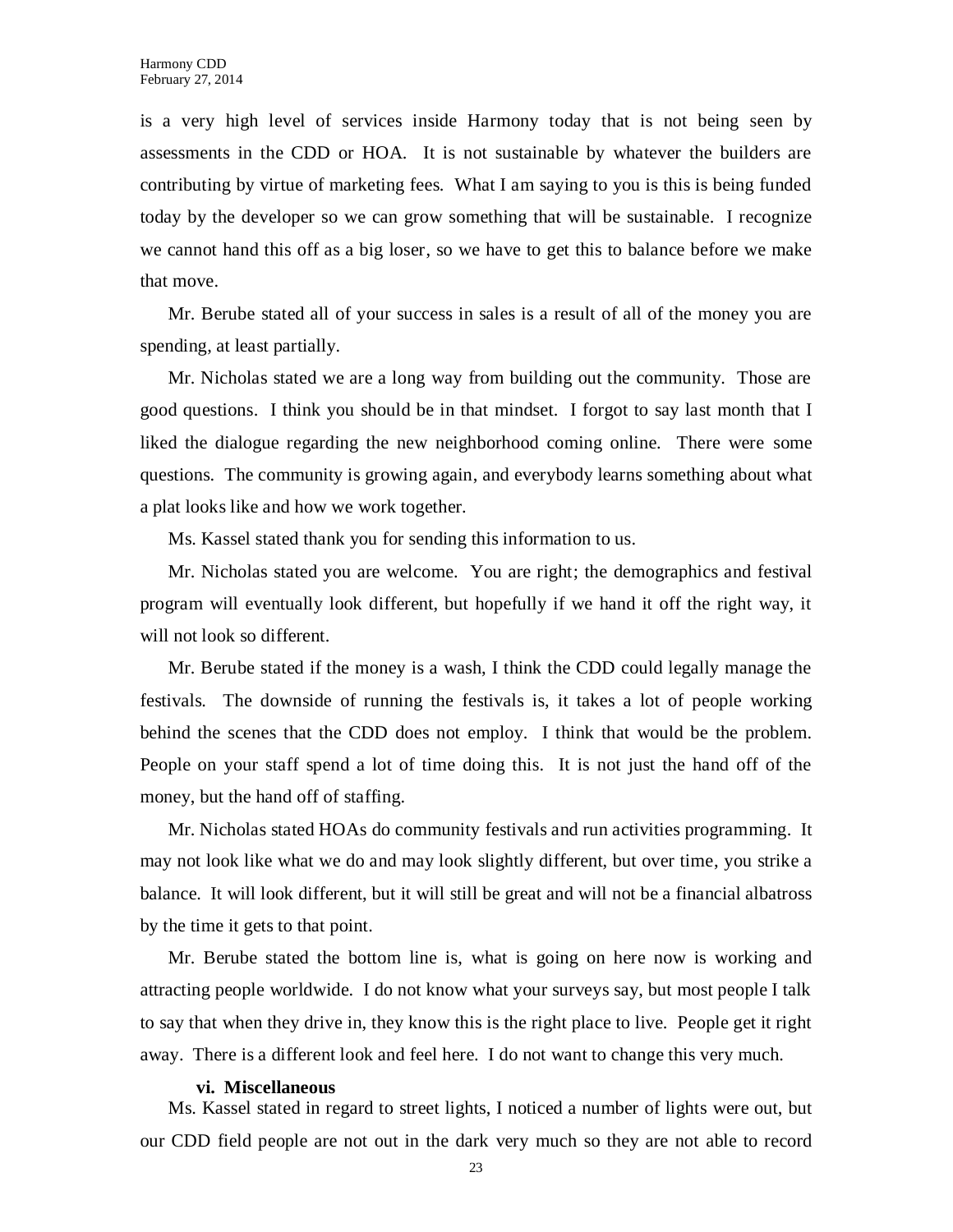when street lights are out or where they flicker on and off. If it is not being addressed, it needs to be.

Mr. Haskett stated I know OUC has a program because they are maintaining them. Someone comes out once a month at night to monitor the lights. If you see survey tape on some of the poles, that was left by the person surveying the poles at night. Years ago, we had done this. If we get the reports, I always report to OUC through their website. This is the easiest way. We even have a link on our website how to report street light outages.

Mr. Berube stated there is a five-digit number on the bottom of every pole.

Ms. Kassel stated but you have to have a flashlight with you and a pen. I do not carry either when I am out running.

Mr. Haskett stated they will take a street address and an approximate location.

Mr. Berube stated you can take a picture with your iPhone and go on their website.

Mr. Haskett stated they are typically out within a day or two to repair them.

Ms. Kassel stated I received reports from multiple people about no signage being posted for the CDD meeting.

Mr. Nicholas stated that is possible. We have been using the printer quite a bit for the Dark Sky festival.

Mr. Berube stated the schedule has been on the website for months, so people know.

Ms. Kassel stated they do not know because they call me asking if there is a CDD meeting tonight since there are no signs.

Mr. Farnsworth stated some people depend on the signs.

Mr. Haskett stated I tell my staff to send people to the website with any comments, questions or concerns. It has everything you need. That way it filters back through.

Ms. Kassel stated when a resident calls a Board member, they are not going to want to hear me tell them to go to the website. They want to hear "yes" or "no."

Mr. Haskett stated we will take care of it for the next meeting.

## **SIXTH ORDER OF BUSINESS District Manager's Report A. January 31, 2014 Financial Statements**

The financial statements are included in the agenda package and are available for public review in the District Office during normal business hours.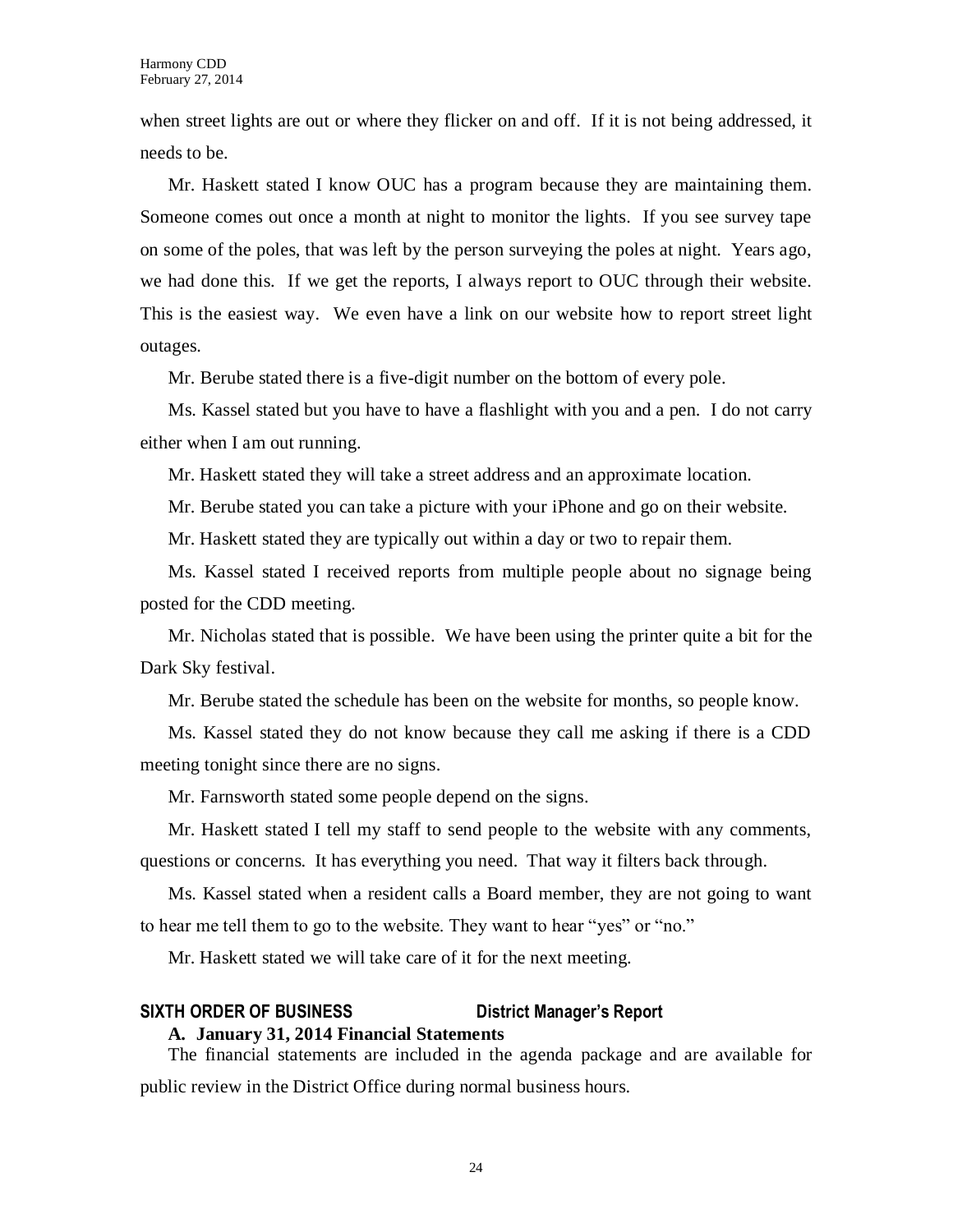Mr. Moyer stated we collected 68% of our non-ad valorem assessment, which is collected by the Tax Collector. This compares to 65% last year at this time, so we are actually ahead on collections.

Mr. Nicholas stated March 31, it will be 100% because we will pay all of ours.

Mr. Moyer stated on the expense categories, every major category in our budget is under budget.

Mr. Berube stated the budget looks great. Please give Ms. Tiziana Cessna a compliment. She writes a nice narrative.

Ms. Kassel stated she does, and I like how it is at the beginning.

Mr. Berube stated we never had details before. It is done in language that we can all understand quickly.

Mr. Haskett stated she is great to work with.

Mr. Moyer stated I will convey your comments to Ms. Cessna.

#### **B. Invoice Approval #166 and Check Run Summary**

Mr. Moyer reviewed the invoices and check summary, which are included in the agenda package and available for public review in the District Office during normal business hours, and requested approval.

Ms. Kassel stated the \$500 Sprint bill was because we purchased a new phone. The previous month was \$210, but that was because we had a credit.

Mr. Haskett stated that is correct.

Ms. Kassel stated normally it is \$300, but we added a new phone for \$200.

Mr. Berube stated we added a phone for an extra service line for Mr. Van der Snel.

Mr. LeMenager stated clearly, phone companies have gotten very aggressive in pricing all of these new plans for consumers. Are we getting the best deal?

Mr. Berube responded our net per line with Sprint is \$45.99. Then there is an iPad cost added to that. We are right at whatever everyone is advertising. The good news with Sprint is, we are not in a contract by going on the State contract. We can change whenever we choose. What we lose if we change phone companies is our investment in the phones. I do not think it is worth going back to them and complaining because we are competitive with the other phone companies. I watch this very carefully and if we get out of sync, we will talk to them.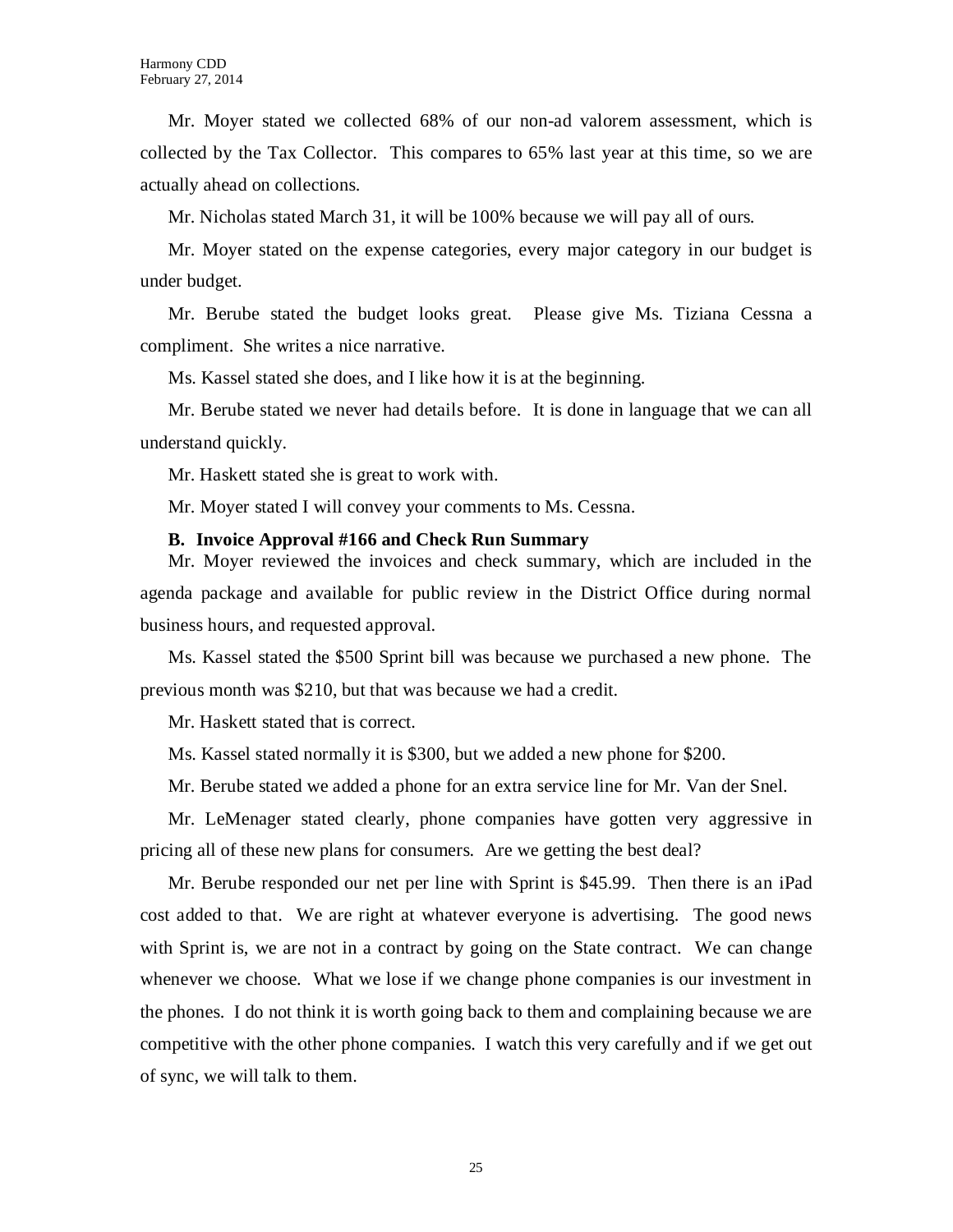On MOTION by Ms. Kassel, seconded by Mr. LeMenager, with all in favor, unanimous approval was given to the invoices, as discussed.

## **C. Acceptance of Arbitrage Report for Series 2004 Capital Improvement Revenue Bonds**

Mr. Moyer stated I believe all of you are familiar with why we do this. This is a requirement under the bond documents.

Mr. LeMenager asked is this a new company?

Mr. Moyer responded yes, LLS Tax Solutions. They find in their letter we do not have any arbitrage rebate liability at this time.

> On MOTION by Mr. Walls, seconded by Ms. Kassel, with all in favor, unanimous approval was given to the Arbitrage Report for Series 2004 Capital Improvement Revenue Bonds, as discussed.

## **D. Public Comments/Communication Log**

The complaint log is contained in the agenda package and is available for public review in the District Office during normal business hours.

## **E. Website Statistics**

The website statistics are contained in the agenda package and are available for public review in the District Office during normal business hours.

## **SEVENTH ORDER OF BUSINESS Staff Reports**

## **A. Attorney**

## **i. Discussion of Rules**

Mr. Berube stated Mr. Qualls is not in attendance tonight due to attending a funeral. Next month is the public hearing on the rules. He had one comment he thought we might want to add. He said "Since your District has taken certain readily available, achievable measures to remove barriers to entry for persons with disabilities, should the rules contain a statement such as 'The District's recreational programs and services, including the Swim Club swimming pool facility, are acceptable for people with disabilities.' "

Ms. Kassel stated yes.

Mr. Berube stated I think this would be a nice addition to the rules package.

Ms. Kassel asked is there a reason we should not?

Mr. Berube stated no. All of our facilities are ramped and are ADA compliant.

Mr. Nicholas stated just the pool at Ashley Park is not.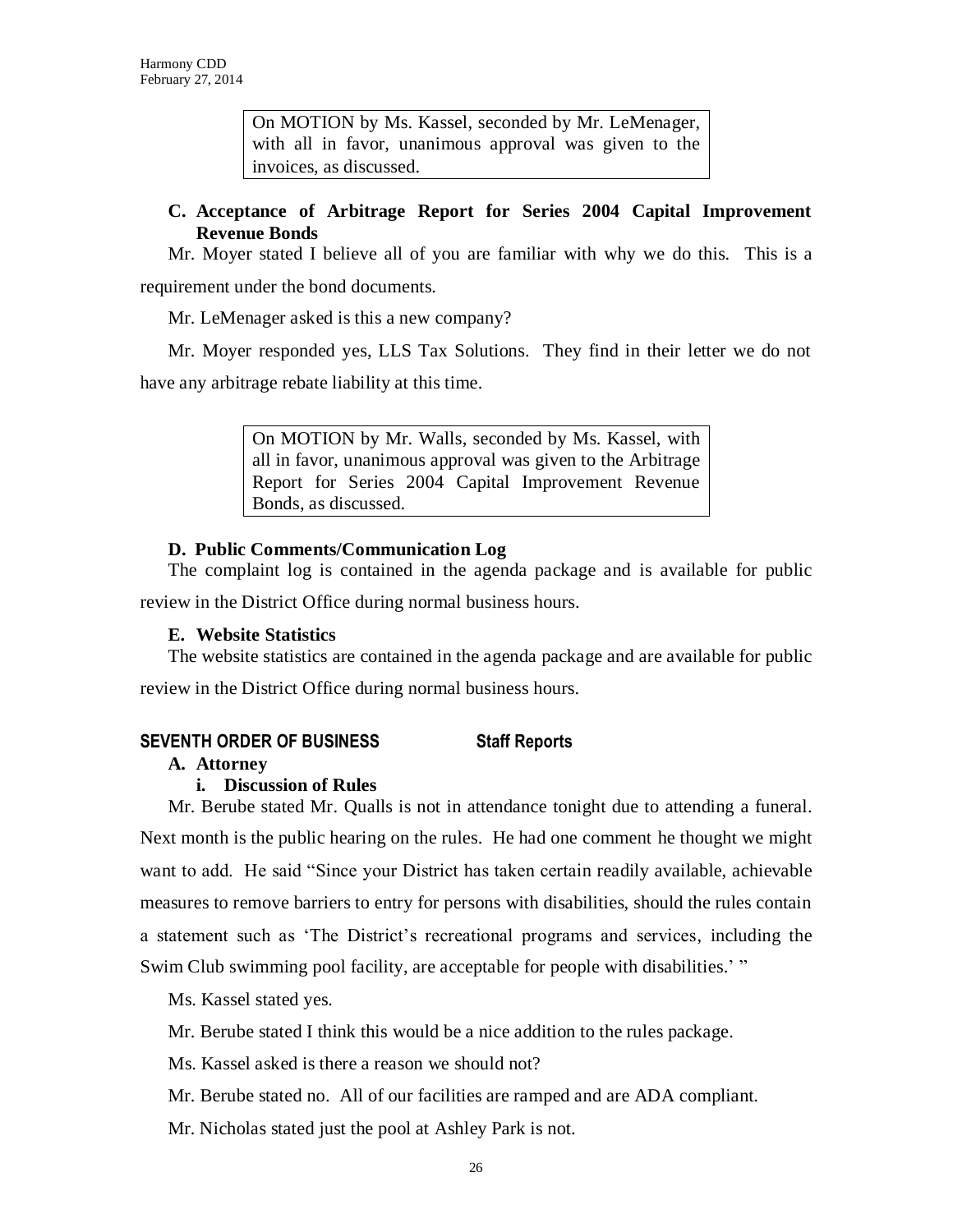Mr. Berube stated we only have to do one pool, so we did the Swim Club. This is just something to think about, and we can add this to our rules.

Mr. LeMenager stated we cannot say "All facilities" if one is not ADA compliant.

Ms. Kassel stated we can say "All types of facilities."

Mr. Berube stated he caught that. He suggested "The District's recreational programs and services, including the Swim Club swimming pool facility, are accessible to people with disabilities." This will be a good addition, and we will handle this next month. He had nothing else to add. Was the hearing advertised?

Mr. Moyer responded I believe it was advertised.

Ms. Kassel stated it has to be advertised within 28 days and has to be in the newspaper by today.

#### **B. Engineer**

There being nothing to report, the order of business followed.

## **EIGHTH ORDER OF BUSINESS Supervisor Requests**

Mr. Farnsworth stated I think there is some confusion with the rules and I would like to clarify something. When you start talking about facilities, public facilities, and recreational facilities, they seem to get jumbled up and at times, someone just refers to "facilities." Are they referring to recreational facilities? What is the difference among a facility, a public facility, a recreational facility, and all other facilities the CDD has? Are they all recreational facilities?

Ms. Kassel responded no, for instance, the pond outfall.

Mr. Farnsworth asked are the sidewalks a recreational facility?

Mr. Berube stated yes.

Ms. Kassel stated I do not think so.

Mr. Berube stated Mr. Farnsworth is saying we have too many descriptive words going with facilities.

Mr. Farnsworth stated no. I want to identify which is a facility, a public facility, and a truly recreational facility. A pool is unquestionably a recreational facility. A playground is unquestionably a recreational facility. However, a sidewalk is not a recreational facility. It is part of the facilities we have to maintain.

Ms. Kassel stated I am not even sure a sidewalk is a facility. It is infrastructure, but not a facility.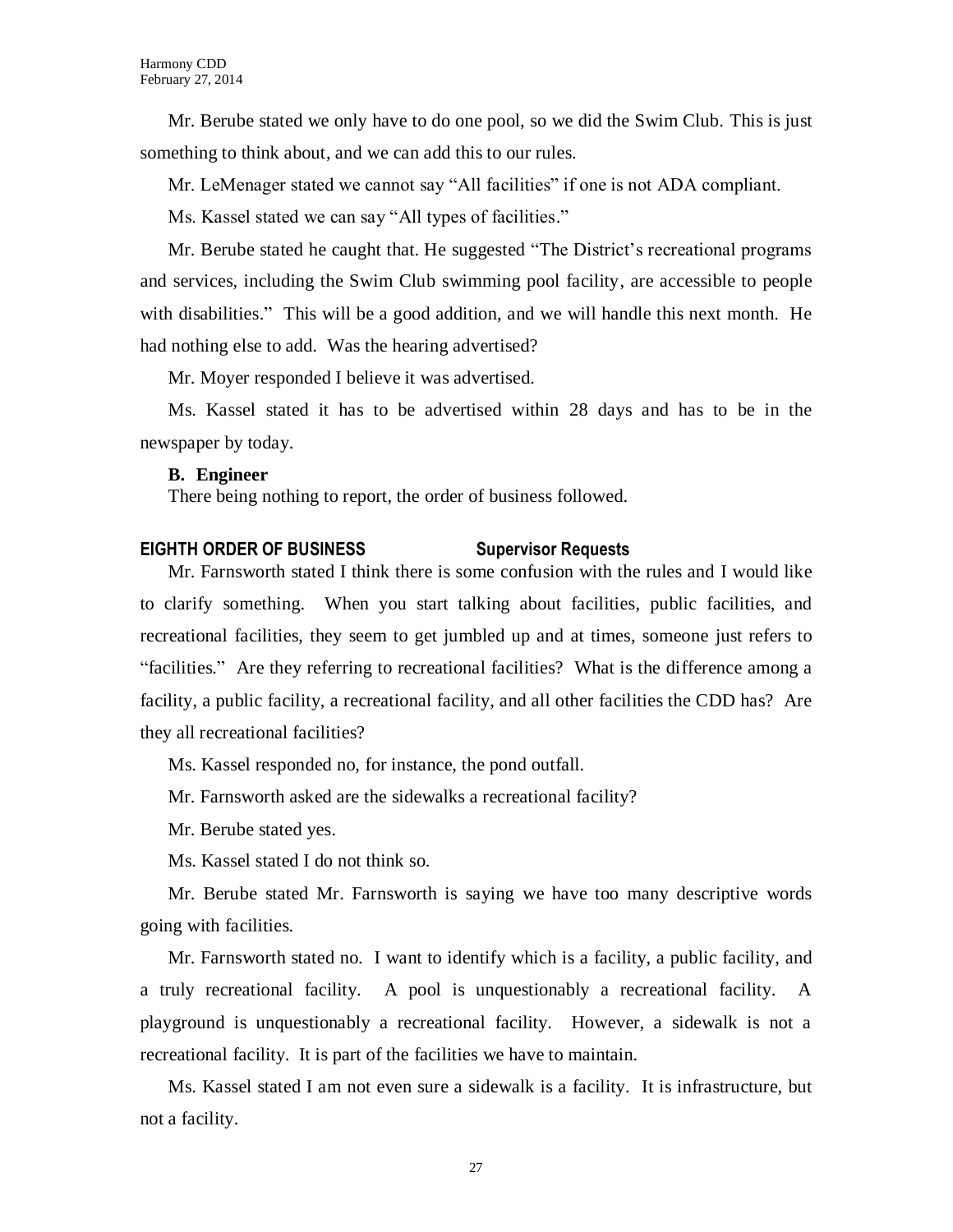Mr. Farnsworth stated it is infrastructure.

Ms. Kassel asked where are you going with this?

Mr. Farnsworth responded when you try to regulate who uses what facility, we need to identify what kind of a facility it is. Is it just part of the general infrastructure? Then it is not really classified as a public facility. It really is a public facility, but it is part of the infrastructure. Is it a regulatable, recreational facility? If it is not a recreational facility, it is not regulatable. What we are addressing in these rules is a normal use facility, part of the infrastructure. We have to be careful with the wording, not only in this document, but in general conversation. Too often, the words are used interchangeably and are getting us into trouble. It suddenly dawned on me that we are not clear when we say what kind of facility we are talking about.

Mr. Berube stated the rule has already been published so we cannot change it.

Mr. Moyer stated you can change it at the public hearing.

Mr. Walls stated I guess the question would be how the use of the word "facility" or a variant of that word is used in the rules and if this is causing an issue for you.

Mr. Farnsworth stated yes, it is a big issue.

Mr. Walls stated if it is, then I would bring this up next month and point it out.

Mr. Farnsworth stated if we wait until next month to discuss it, it will delay things. I am not going to vote yes on either one of those paragraphs.

Mr. Berube stated mark it up the way you want it and bring it to the public hearing next month. We will discuss it as part of the hearing, and we can make changes to it because that is the idea of the public hearing. I do not see any big deal. You are right; it is printed in multiple ways.

Mr. Walls stated a lot of rules will call out specific facilities, such as the pool or the lake or the pond.

Mr. Moyer stated they are all public facilities but they may not all be recreational.

Ms. Kassel stated that is correct. All are public, and a subset is recreational. All can be regulated. To say it a different way, all public facilities, a subset of which is recreational, can be regulated, not just recreational facilities.

Mr. Moyer stated through the adoption of rules, which is what we are doing.

28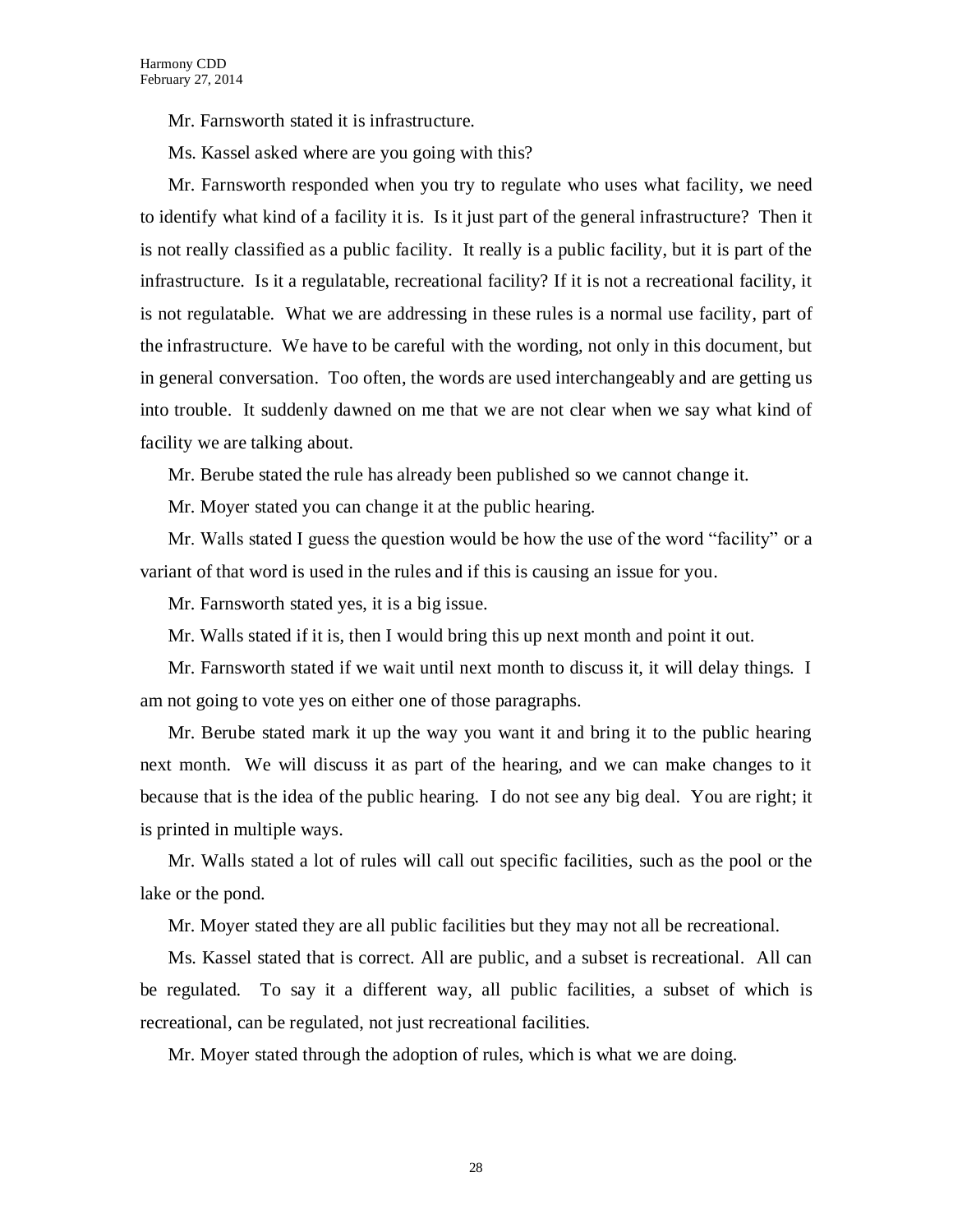Mr. Farnsworth stated for recreational facilities, section 1.10 says "The park and recreational facilities owned by the District." What park? This tells me nothing and it tells the public nothing. What recreational facilities?

Mr. Berube stated it should reference a map.

Mr. Farnsworth stated no, section 1.10 does not.

Mr. Moyer asked what does section 1.10 cover? It could apply to all recreational facilities.

Mr. Berube responded it is a general term. It says it covers District recreational facilities.

Mr. Farnsworth stated that is the point. What does it cover?

Ms. Kassel responded I would have to see it.

Mr. Berube stated it references a map.

Mr. Walls stated I think section 1.10 defines what a District recreational facility is.

Mr. Farnsworth stated there are no sub-parts under it to define what these facilities are.

Mr. Walls stated I think it was in the definition section. Section 1.10 is telling you what a District recreational facility is according to this definition, which may need to be tweaked.

Mr. Berube stated the rules provide that there is a map of facilities that is to be attached to the rules. You do not see the map yet. According to Mr. Qualls, Mr. Haskett is getting the map together, and we should have it shortly for inclusion in next month's agenda package. Were you aware of this, Mr. Haskett?

Mr. Haskett responded absolutely.

Mr. Berube stated we will have a map that will define these facilities.

Mr. Farnsworth asked will the map define what "the" park is? I think it should be plural.

Mr. Berube responded yes. It probably means the park facilities, but I agree it should say "parks." There are some textual things that need to be addressed. I think the map will bring it all together. Mark up your changes and bring to the public hearing.